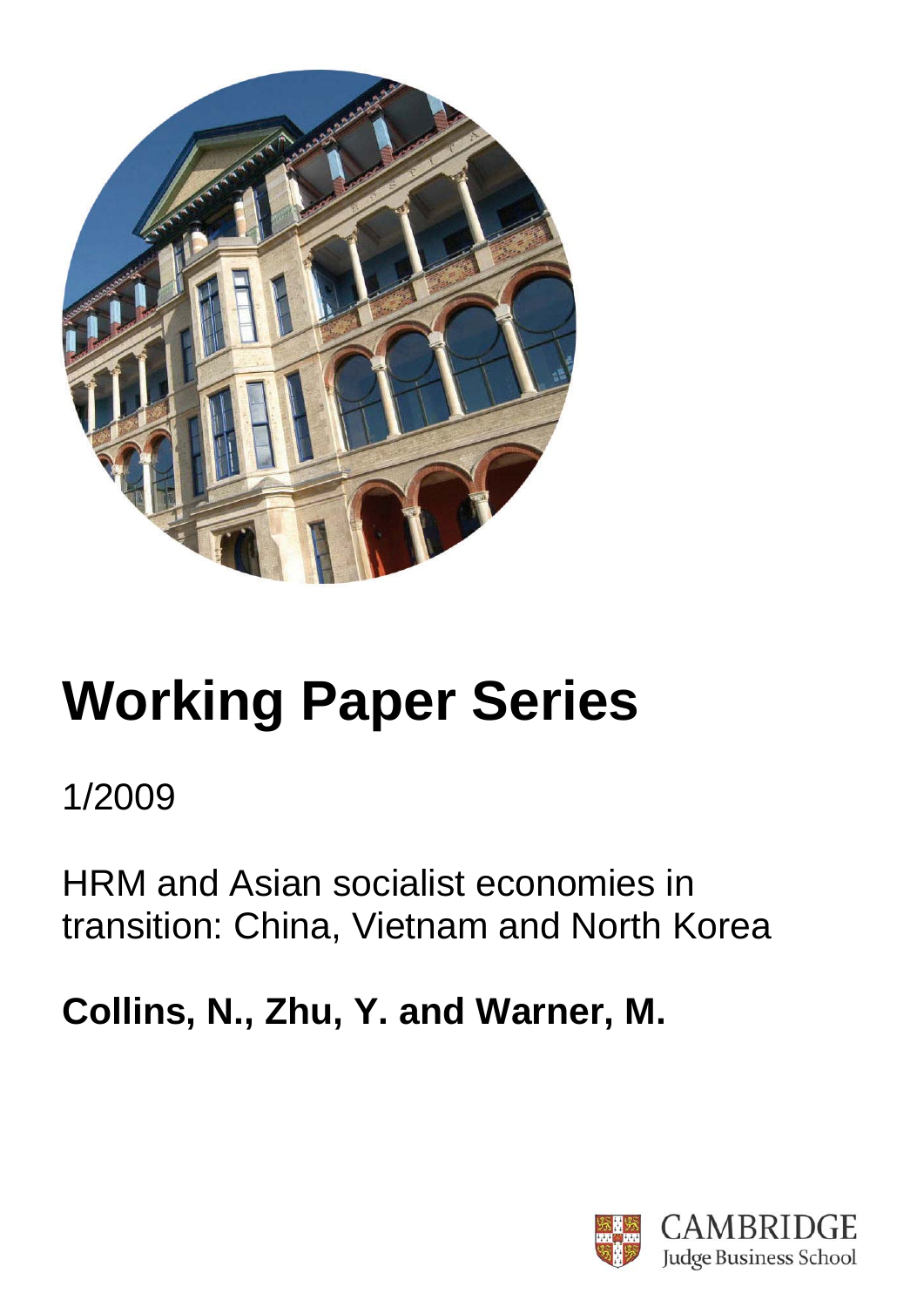These papers are produced by Judge Business School, University of Cambridge. They are circulated for discussion purposes only. Their contents should be considered preliminary and are not to be quoted without the authors' permission.

Corresponding author contact details are as follows:

Malcolm Warner Judge Business School University of Cambridge m.warner@jbs.cam.ac.uk

Please address enquiries about the series to:

Research Support Manager Judge Business School Trumpington Street Cambridge CB2 1AG, UK Tel: 01223 760546 Fax: 01223 339701 Email: research-support@jbs.cam.ac.uk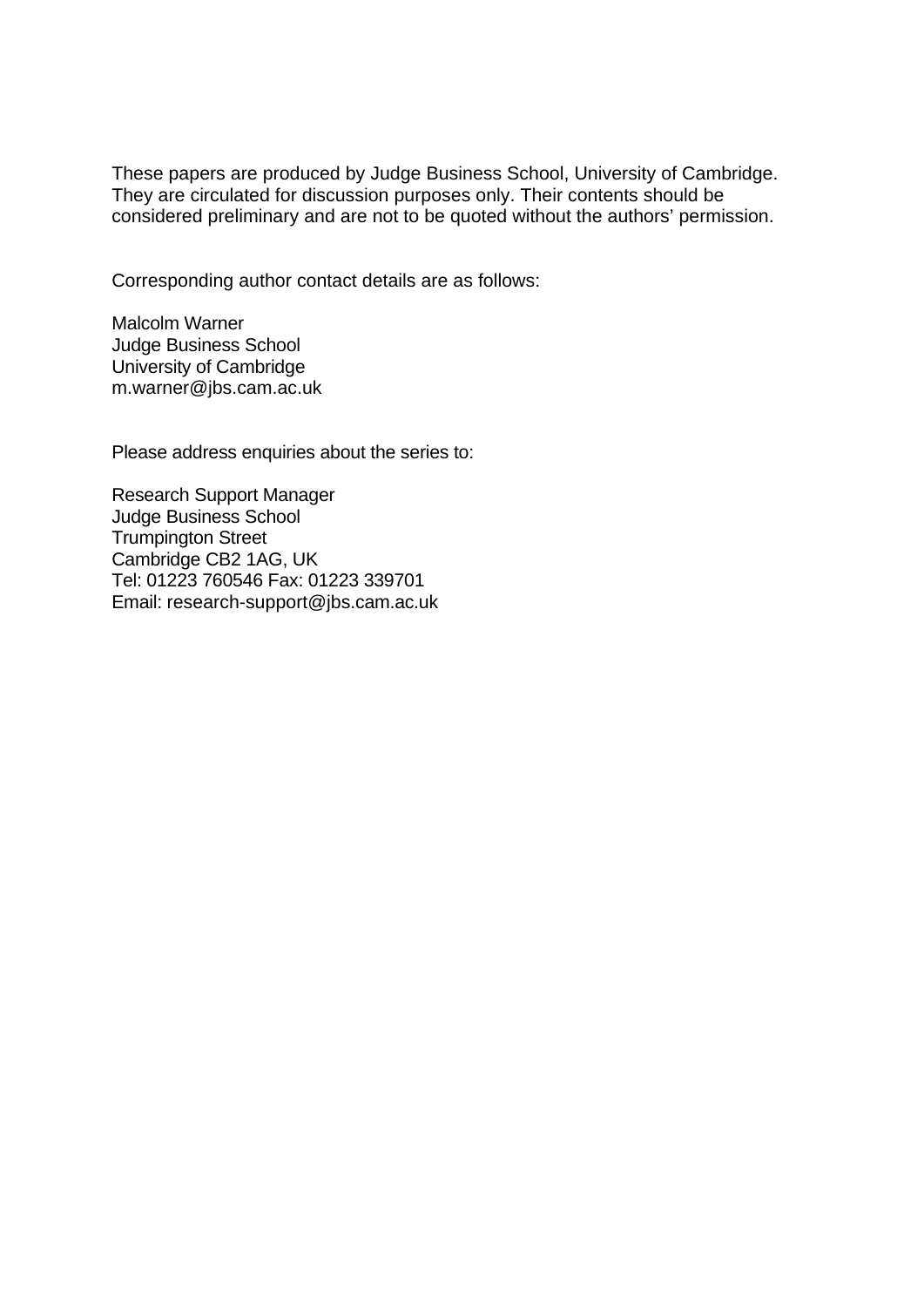**==========================================================** 

# *A version of this Working Paper will appear in: The Handbook of Research in Comparative Human Resource Management,*  **(Cheltenham: Edward Elgar Publishing, 2009, in press)**

**Edited by Chris Brewster, University of Reading, UK, and Wolfgang Mayrhofer, Wirtschaftsuniversitaet, Wien, Austria** 

# **'HRM and Asian Socialist Economies in Transition:**

### **China, Vietnam and North Korea'**

**Ngan Collins, Royal Melbourne Institute of Technology, Australia;** 

**Ying Zhu, University of Melbourne, Australia;** 

**and** 

**Malcolm Warner, University of Cambridge, United Kingdom** 

**ABSTRACT:** *This chapter attempts to examine the relationship between economic reform and changes in people-management in three Asian Socialist Economies, China and Vietnam, both in the transitional stage, as compared with North Korea which has yet to open itself up to the forces of globalization. We explore their comparable and*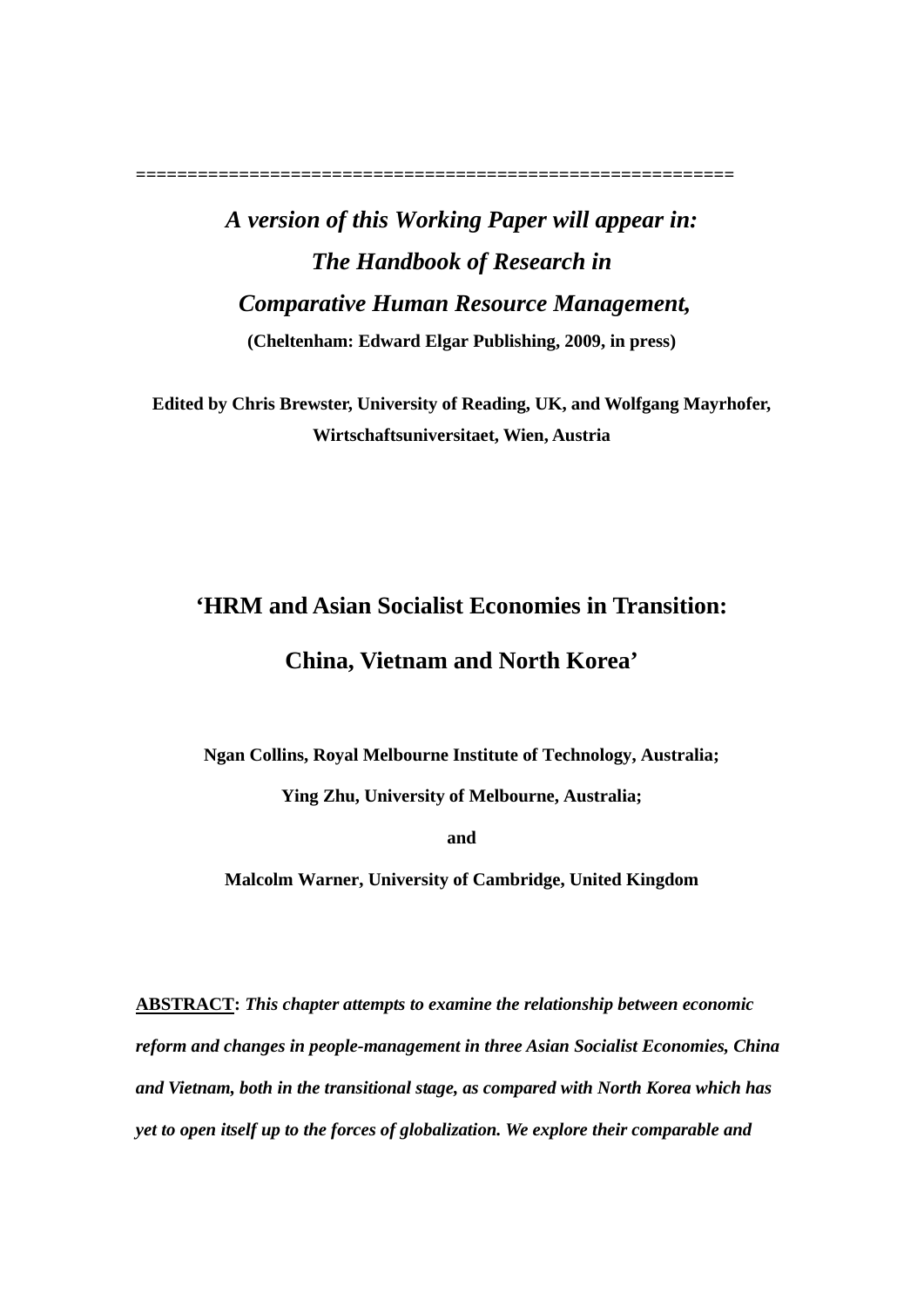*contrasting experiences. Where applicable, the analysis examines the employment relations and HRM systems of the respective countries.*

**KEY WORDS:** *China; economic reform; employee relations; employment; growth; human resource management; industrial relations; North Korea; transitional; Vietnam.*

**BIO-DATA:** *Ngan Collins, Royal Melbourne Institute of Technology, Australia; Ying Zhu, University of Melbourne, Australia; Malcolm Warner, University of Cambridge, United Kingdom.*

#### **1. Introduction**

**In East Asia, there are three so-called 'socialist countries', namely the** *People's Republic China* **(henceforth to be referred to as China), the** *Socialist Republic of Vietnam* **(Vietnam) and the** *Democratic People's Republic of Korea* **(North Korea). These three countries have experienced very different political, economic and social changes. China, the most populous of the three by far, started its economic reform and 'Open Door' policy in the late 1970s and it has become one of the largest economies and an influential political power in international affairs. Vietnam developed a relatively moderate reform agenda labeled as '***Doi Moi'* **a little later, as its route to economic renovation. Now, Vietnam has emerged as one of the leading economies among the ASEAN group in Southeast Asia. Both China and Vietnam**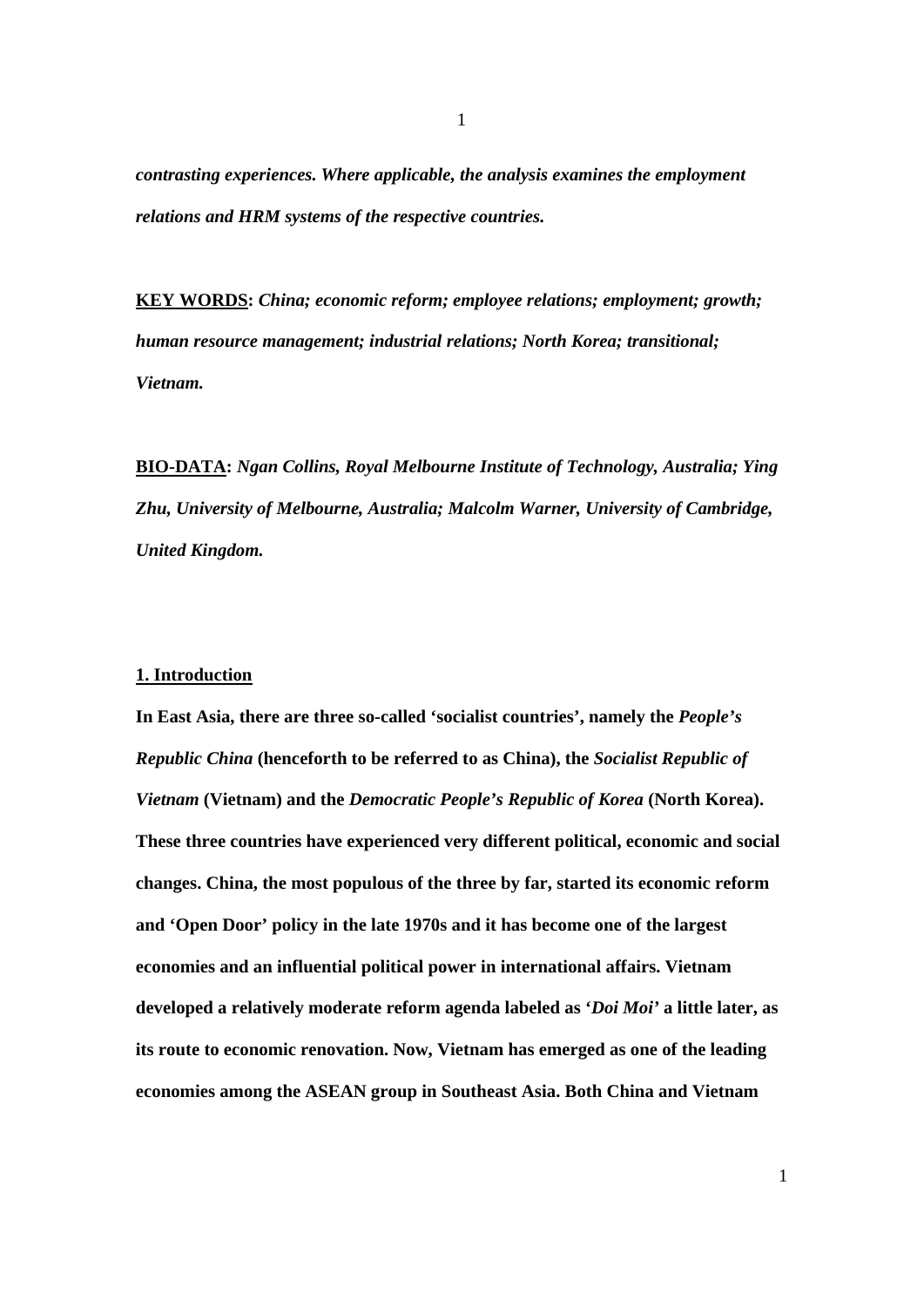**claim their economies as 'socialist market economies'. However, North Korea had adopted a rather slow and careful strategy regarding reform and they still follow their former 'Great Leader' Chairman** *Kim Il Sung I's* **approach with its characteristics of top-down socialist planning and political self-reliance and are thus less 'transitional'. It had started to learn from its 'socialist brothers' of China and Vietnam late in the day but has built a small number of special economic zones and industrial parks. Due to lack of foreign investment and technological and management 'know-how', as well as tension between north and south from time to time, these economic reform initiatives have however not to date proved to be very successful.** 

**In this chapter, we aim to illustrate the tasks and processes of economic reform and development in these countries, their changing political, ideological and economic systems and the impact of reform on the changing relationship between government, market and firms as well as the influence on management in general and on HRM in particular. In order to achieve these, we develop the following structure within this chapter: Section 2 reviews the economic transition and management changes; Section 3 provides the background information regarding the reform in general and reforming people-management system in particular; Section 4 illustrates the employment relations (ER) and industrial relations (IR) systems in the three countries; Section 5 explores the pattern of transformation of human resource management (HRM) policies and practices at enterprise level; Sections 6, 7, 8 and 9 examines the changing relationship and interaction between government and** 

2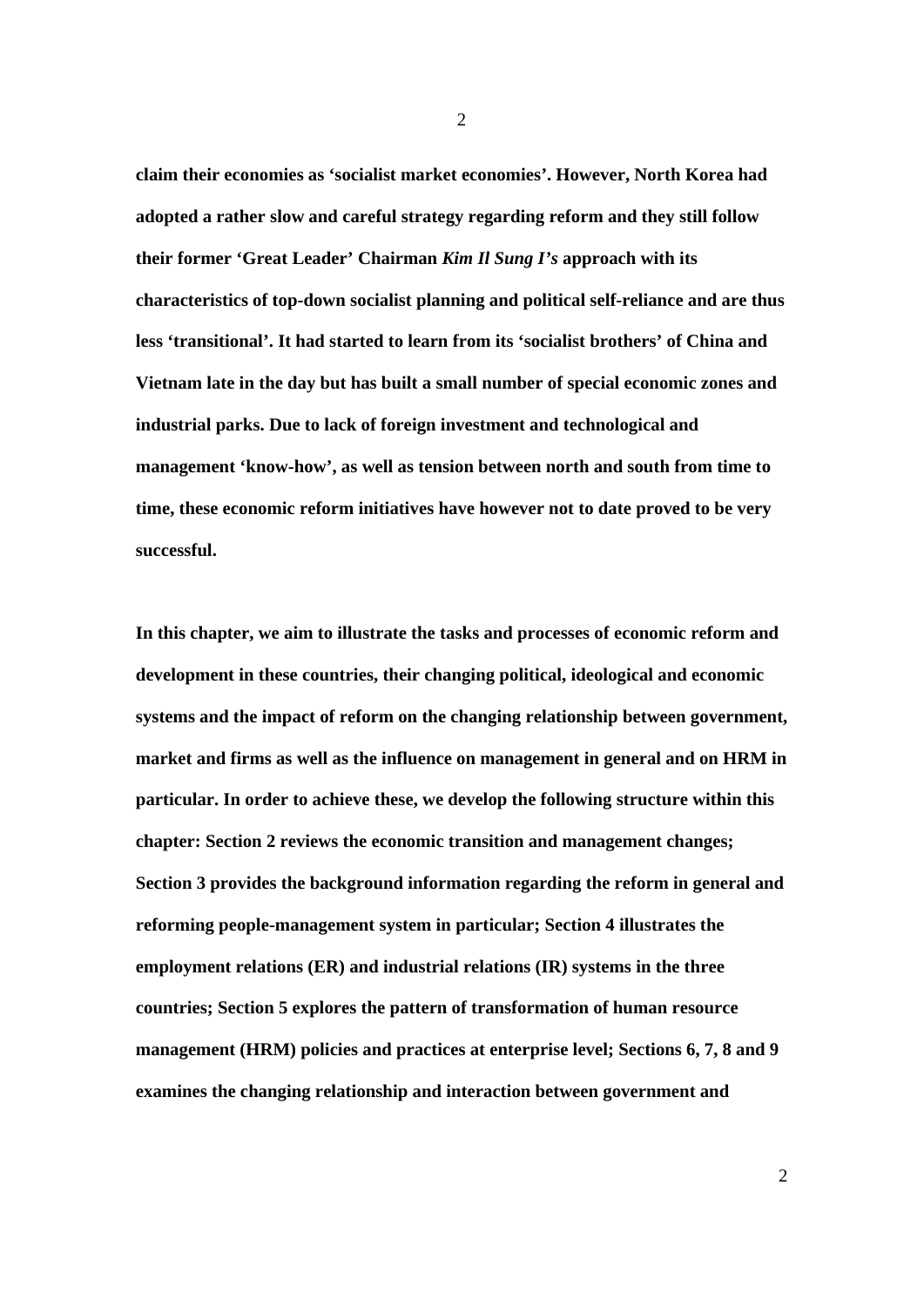**enterprises; Section 10 concludes the chapter by highlighting the implications for socialist economies in transition.** 

#### **2. Economic transition and management changes**

**China and Vietnam have a number of similarities in terms of their economic, political and social systems as well as their people-management models, although this is very much less the case with North Korea. China and Vietnam constitute the main subject of this chapter - as they have undergone decades of transformation into transitional economies but we also make some limited comparisons with the less reformed third economy in the grouping. As neighbouring countries, they have however very similar histories and cultures and share a background of** *Confucian* **values. These traditional values of harmony and collectivism, which were introduced into Vietnam through the Chinese emperor since 111BC (Warner et al., 2005) still remain as key social values even in modern Vietnamese as well as in Chinese societies, both on the Mainland and amongst Overseas Chinese (***Nanyang***). Additionally, both Koreas, North and South, have a** *Confucian* **legacy going back centuries (Flake, 2002: 4579ff)** 

**Since late 1970s in the case of China and in the 1980s in the case of Vietnam, both countries claim to have transformed themselves into 'socialist market economies'; however, North Korea has been seen by contrast as the last bastion of 'Stalinism' (Lankov, 2006). The fundamental causes of these reforms was that both Chinese and Vietnamese governments realised that the traditional system of running a country**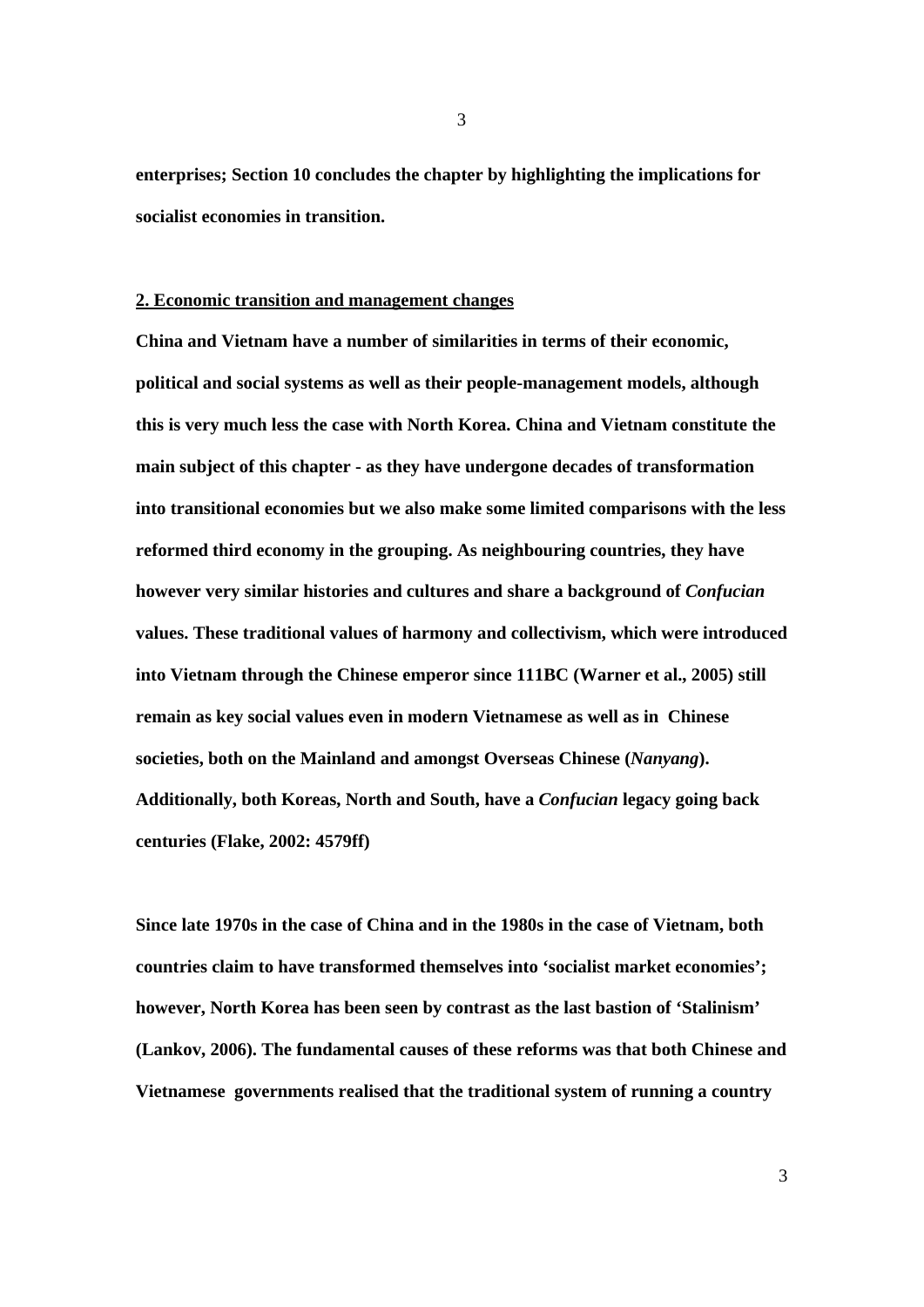**was no longer adequate for maintaining economic and political stability . Economic reform was essential to the State's and Party's survival . Through the economic transition, the governments aimed to attract foreign capital and bring in up-to-date technology to achieve its goal of building a 'socialist' nation with a modernized and industrialized economy, hence the 'Open Door' (***kaifang***) and 'Four Modernizations' (***sige xiandaihua***) policies in the PRC in the years after 1978. As the China became inexorably linked to the international economy and increasingly faces the challenges of globalization, for example, its enterprises and their managers have to adapt to not only external market pressures, international norms and so on, but at the same time respond to internal institutional ones. The tension between these factors, external as well as internal, provides an arena in which managers, as well as workers, now have to cope, perform and survive. The government's goal of reform in transitional economies is to ensure that those economic benefits help reduce political instability and the State to retain its power.** 

**Economic transition in the two main cases we consider, China and Vietnam, is unlike the process that took place in Eastern Europe (see Warner et al, 2005). There was no immediate blue-print at hand for China to learn for its economic reform approach, therefore the gradualism was chose for this reform as its leadership described the reform process in China was, in** *Chen Yun's***' phrase 'crossing the river by feeling for the stones'** *(mo zhe shitou guohe***. As in the PRC, the reform process in Vietnam unfolded gradually and largely in the economic sphere. There was no accompanying reform of the political system. Both countries refer to**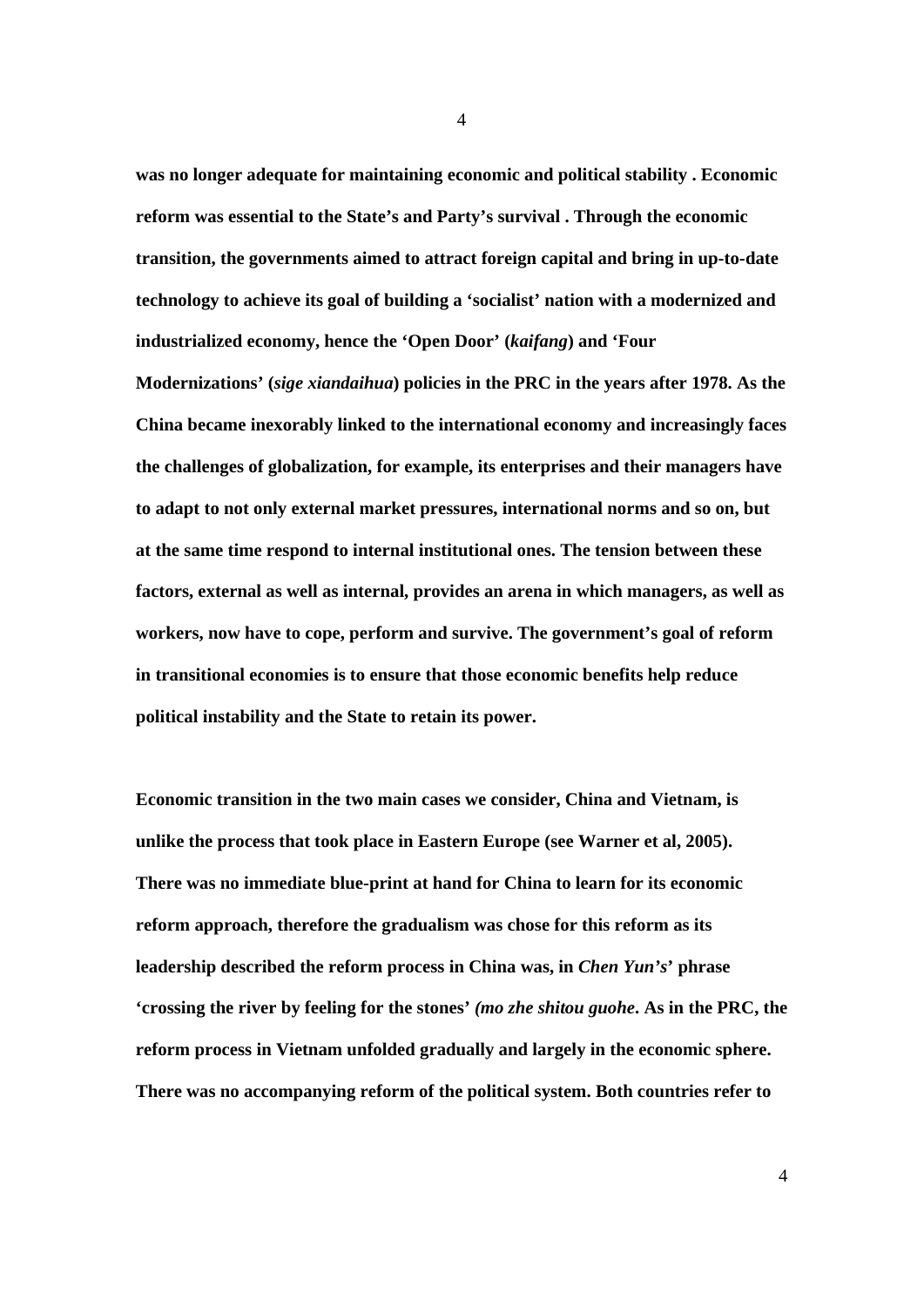**their economies as transferring from a 'planned socialist economy' to a 'socialist market economy'. The Communist Party remains, nonetheless, the only political organization in all three countries and holds authority to decide on policies affecting the nation.** 

**Both governments, in China and Vietnam, clearly stated that the characteristic of these processes was to be pragmatic as well as gradualist, beginning with microeconomic reform, then to be followed by macro-economic reforms but with only limited political reform. They have been assessed as following a 'third way' ( as described in Zhu and Fahey, 1999), separate from the 'shock therapy' or 'big bang' approaches on the one hand - and the traditional top-down planning system, on the other. The North Korean economy was, however, stuck with the Soviet model and remains to this day, a highly authoritarian State-planned entity.** 

**Chung (2003) suggests that North Korea because it is a latecomer may now be more able to choose a more advantageous path to development: 'To this end, North Korea needs to adapt a pragmatic economic policy similar to China's "White Cat, Black Cat Theory," which places priority on economic utility' (2003:102). Much depends on China acting as a broker in the efforts to resolve the nuclear issue and create security and stability in the peninsula, as a recent** *Rand Corporation* **working paper has argued (see Wolf and Levin 2008).**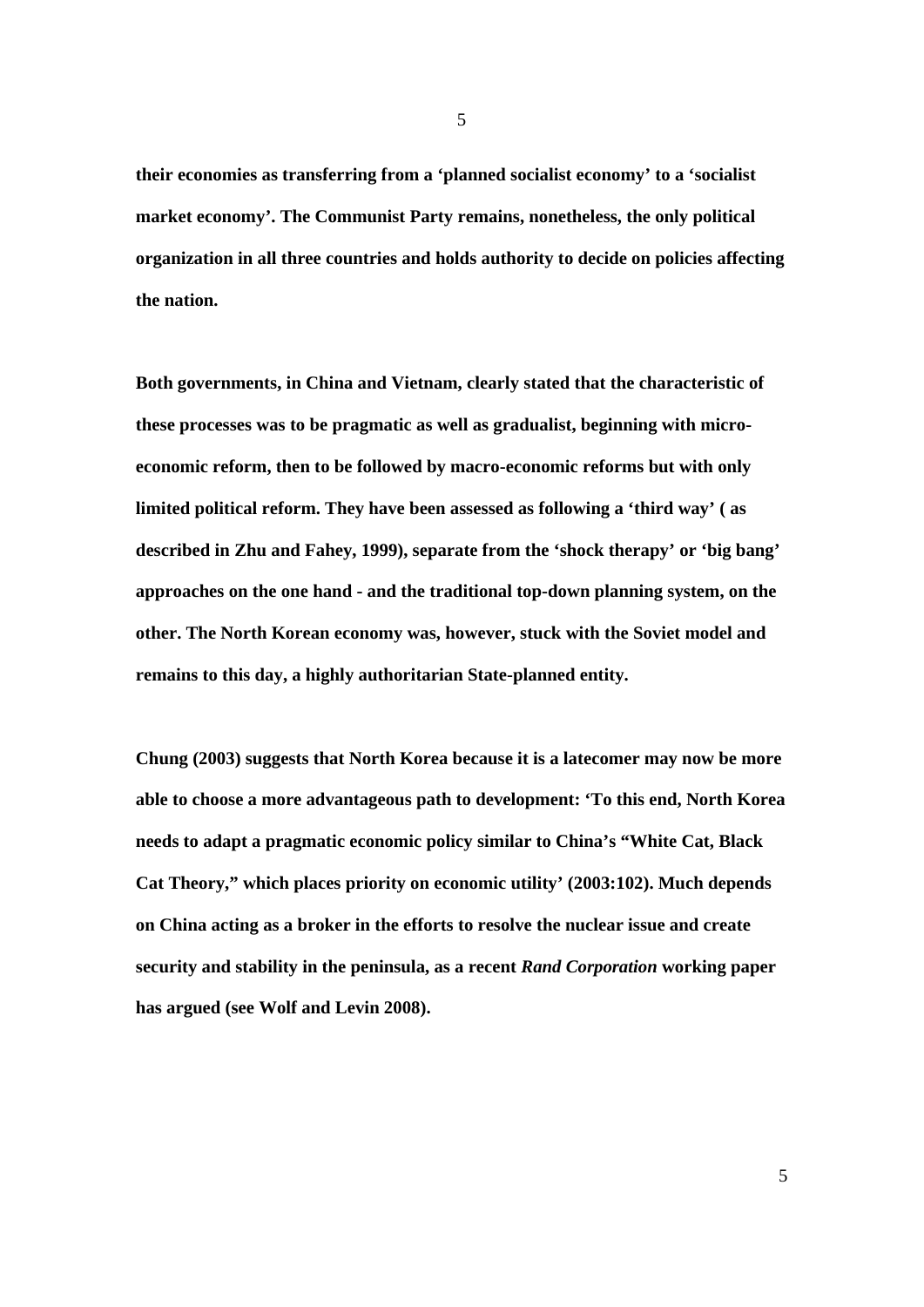**Given that many similarities between the two transitional economies, there is a difference between reform in China and Vietnam in that during the pre-reform period, SOEs in China were more developed and operated on a larger scale than in Vietnam. The Chinese government governs a huge population of one and one third billion, has always been firm in its leadership, so that its reform policies have been seen as very determined and decisive (Fforde and De Vylder, 1996). It is even prepared to employ the army internally to enforce its objectives, as in 1989. On the other hand, the Vietnamese government may be less willing to resort to violence in the name of reform because it leads what was a divided country and its authority is weaker, so it needs to be more cautious in its leadership of reform. With the long history of involvement in wars, Vietnam's economy has depended heavily on foreign aid, especially from Soviet Union and China. During the economic reforms, the prominent role of foreign investment in Vietnam has been even more prominent that in China. In addition, economic reform in China occurred several years before Vietnam, therefore China is a step further along the road to reform. Vietnam often looks over its shoulder at the Chinese experience, when it put into place its reforming processes; so, learning about change in China is important for Vietnam. By contrast, North Korea appears to last in line for economic reform, even vis a vis Cuba.** 

**Economic reforms have achieved great successes in the more advanced reforming countries, namely China and Vietnam (see Table 1). China has became a potential 'economic superpower; its economy ranked second in the world, after the US and its**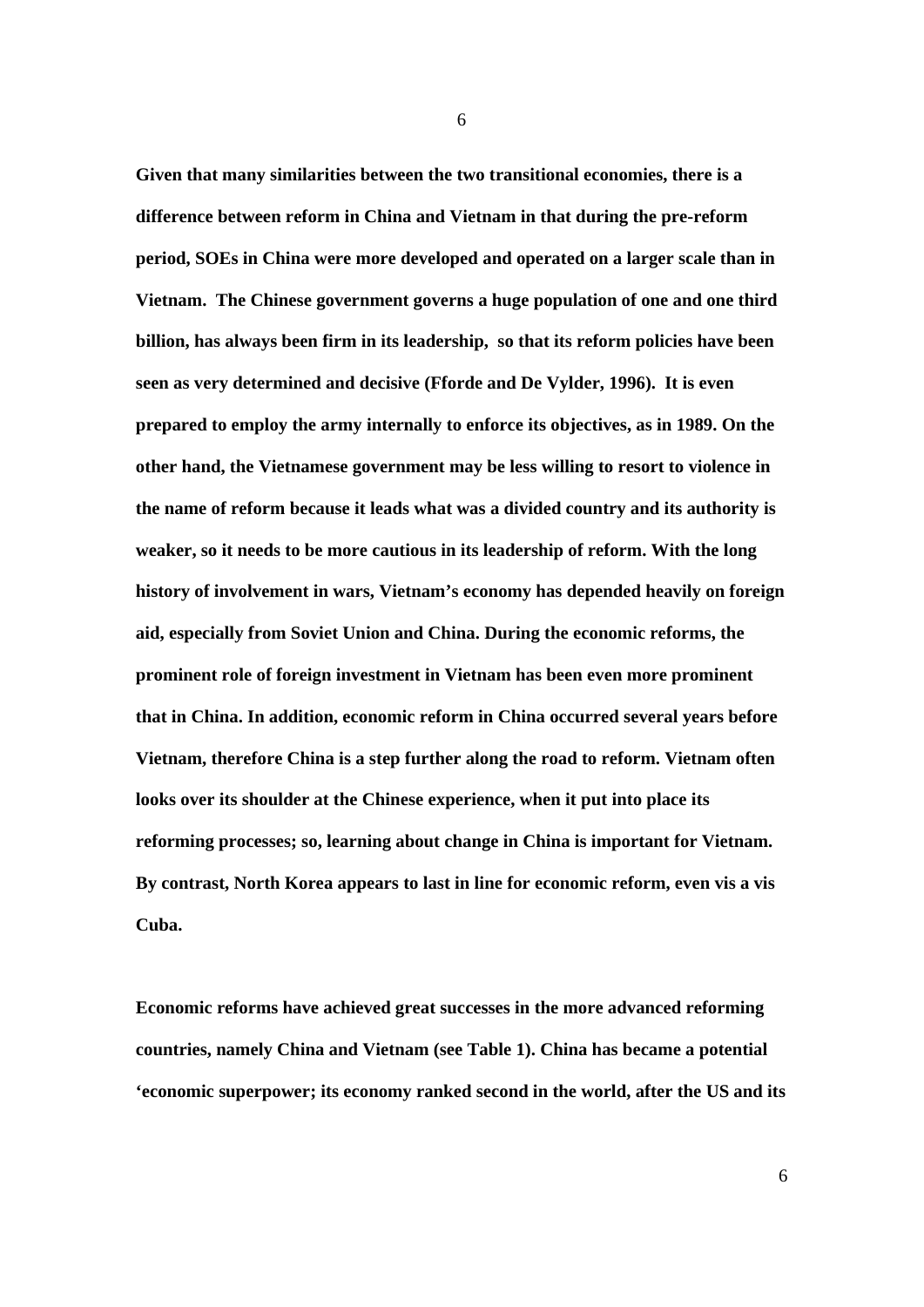**GDP** *per capita* **has grown dramatically since 1978. In Vietnam, income per head about tripled from the early days and the Vietnamese people's standard of living increased markedly. Both economies have had the top two fastest growth rates in Asia but the current global financial crisis will no doubt prove problematic in 2009 and beyond. Welfare for most of their populations has nonetheless improved greatly in recent years. The unevenness of development between urban and rural areas has however mitigated the benefits. The urban population so far has done better then those in rural ones. As the economic reform process has brought in wealth for many social groups, there was the birth of a 'new middle class' in the urban centres such as in** *Beijing* **and** *Shanghai***, as well as** *Ho Chi Minh City* **and** *Hanoi***. Furthermore, there has been a large increase in income inequality between different groups of earners. The income gaps between different groups of Chinese and Vietnamese societies have become much bigger, compared with in pre- reform period. Together with these new economic phenomena brought in by the reforms, there has been a shift of social culture, as well as ideology. Even though the general culture of these societies is based in collectivism and harmony, as mentioned earlier, there has been a rise of individualism and competitiveness within the societies, especially among the young generation. Less, however, is known about North Korea, with much lower incomes per head than in the other two economies, although there has been a 'new rich' stratum has been emerging since the limited reforms were introduced in 2002.** 

#### **Insert Table 1 here.**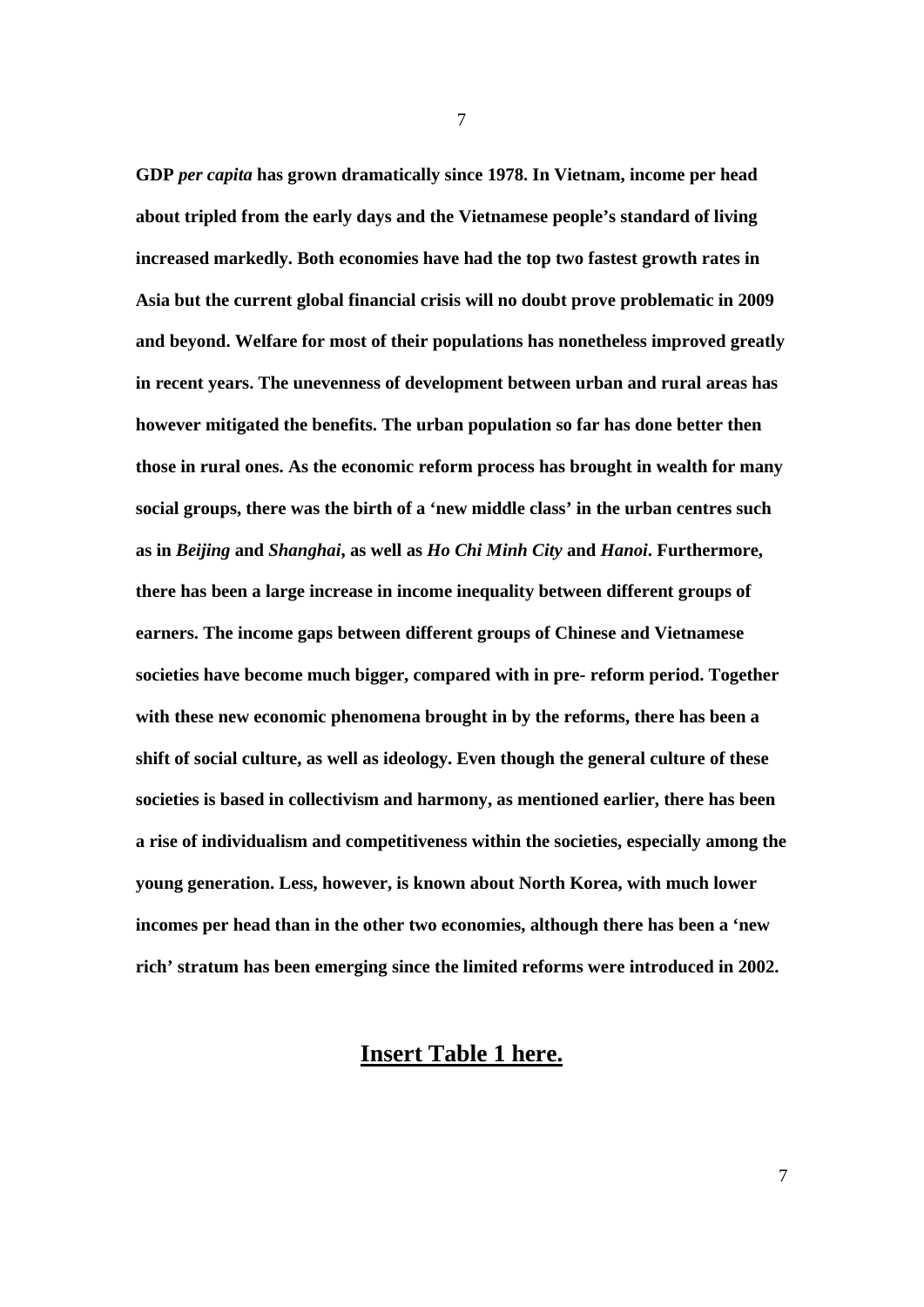**Table 1 provides an overview of the three countries' profiles. It is obvious that China is the giant among the group in terms of the size of area, population, GDP level, trade value and number of labour force. But interestingly, those three socalled socialist economies had relatively lower rates of infant mortality, longer life expectancy, and higher rates of literacy compared with other developing countries with the similar level of per capita income. China had a much higher GDP level, as well as GDP per capita level based on the calculation of purchasing power parity (PPP) compared with Vietnam and North Korea. In terms of composition of GDP, China had relatively lower proportion of agriculture, but higher proportion of industry and services. Vietnam maintained as second to China in these proportions and North Korea ranked third. In addition, China generated a huge trade surplus but both Vietnam and North Korea experienced trade deficits in recent years. In the**  *Bertelsmann Stiftung's* **indices of democracy, management and market economy, the latter nation lags far behind (see Table 1). Indeed: 'Though the North Korean model in the above context has a number of aspects similar to those found in the Chinese and former Soviet Union models, it is still fundamentally distinct. There are also traces of the South Korean and Japanese systems to be found, but, in the final analysis, North Korea's unique system has created a society that challenges our understanding of "normal" societies as well as our common sense' (***Bertelsmann Stiftung***, 2008:1).** 

#### **3. Background**

#### **3.1 Background in China**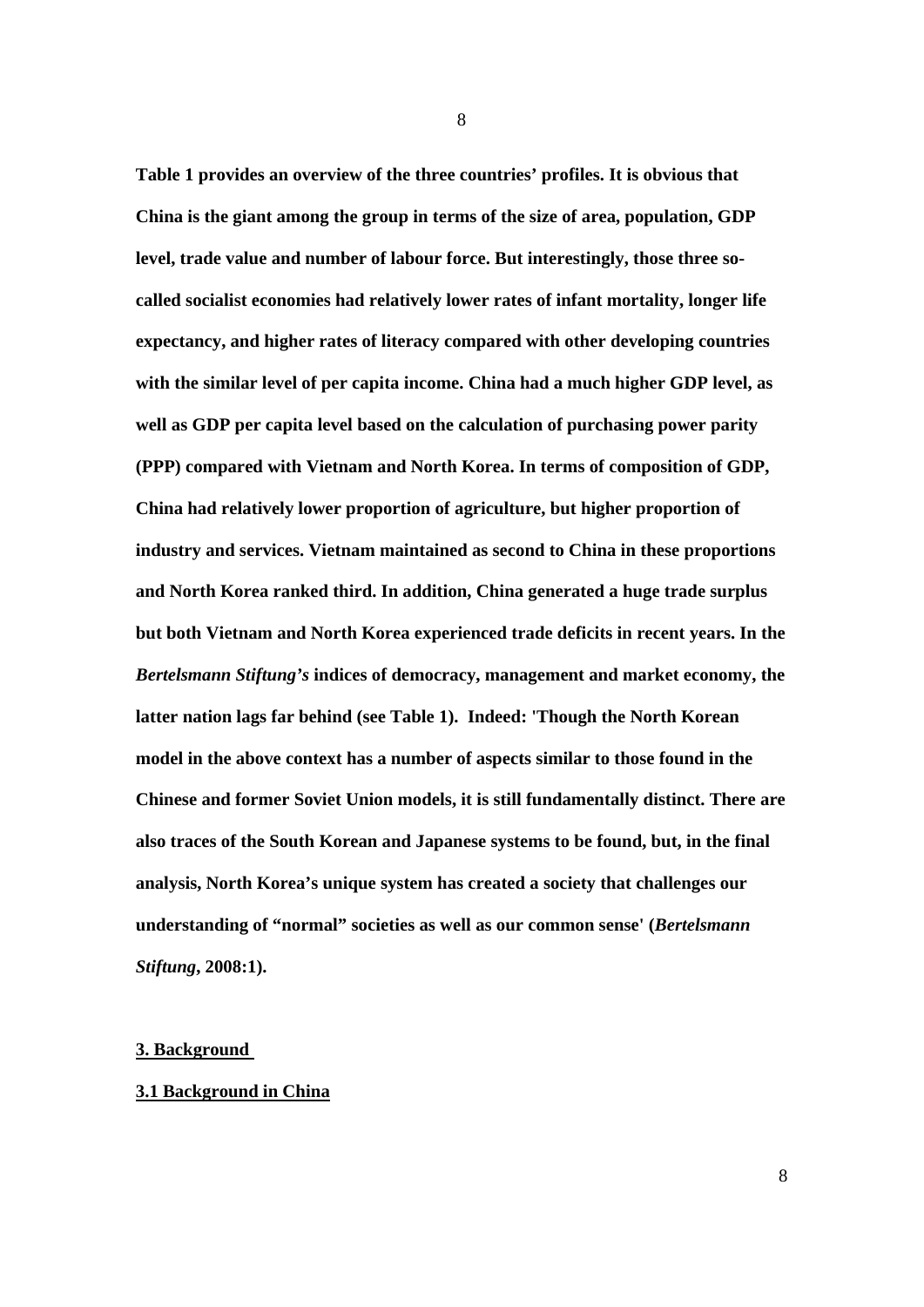**Under the former command economy model in China in the period 1949-1978, its state-owned enterprises (SOEs) implemented a form of** *personnel management* **(***renshi guanli***) to adminster their employees. It was a template partly borrowed from their Soviet counterparts (see Kaple, 1994; Warner, 1995). The enterprisebased employment system, known as the 'iron rice bowl' (***tie fan wan***) had been** *de rigueur* **in the SOE sector (see Bian, 2005) and possibly even a paternalistic hangover from pre-communist times and Japanese Occupation (see Warner, 1995). It was characterized by what were called the 'three old irons', (***jiu santi***), that is, the pillars of life-time employment (the 'iron rice bowl',** *tie fan wan***), centrally administered wages (the 'iron wage',** *tie gongzi***), and ministry-based appointment and promotion of managerial staff (the 'iron chair',** *tie jiaoyi***) (see Ng and Warner, 1998). Since** *Deng***'s economic reforms were introduced in the 1980s, this enterprisebased system of 'lifetime employment' and 'cradle-to-grave' mini-welfare state (***xiao shehui***) has been gradually cut back: in 1986, for example, the authorities experimented with the introduction of labour contracts for new workers (see Korzec, 1992; Zhu, 2005). In 1992, another important step was the 'three personnel reforms' (***san gaige***); this inaugrated** *labour contracts***,** *performance-linked rewards systems***, and** *contributory social insurance* **(Warner, 1995).** *Pari passu***, access to health-care eventually became less and less equitable. By this time, the system had already become a '***hybrid***' one, mixing what remained of the old one with the newer features (see Warner, 2008b). The new demarche was to be known as** *'renli ziyuan guanli'***, quite literally meaning 'labour force resources management', having the**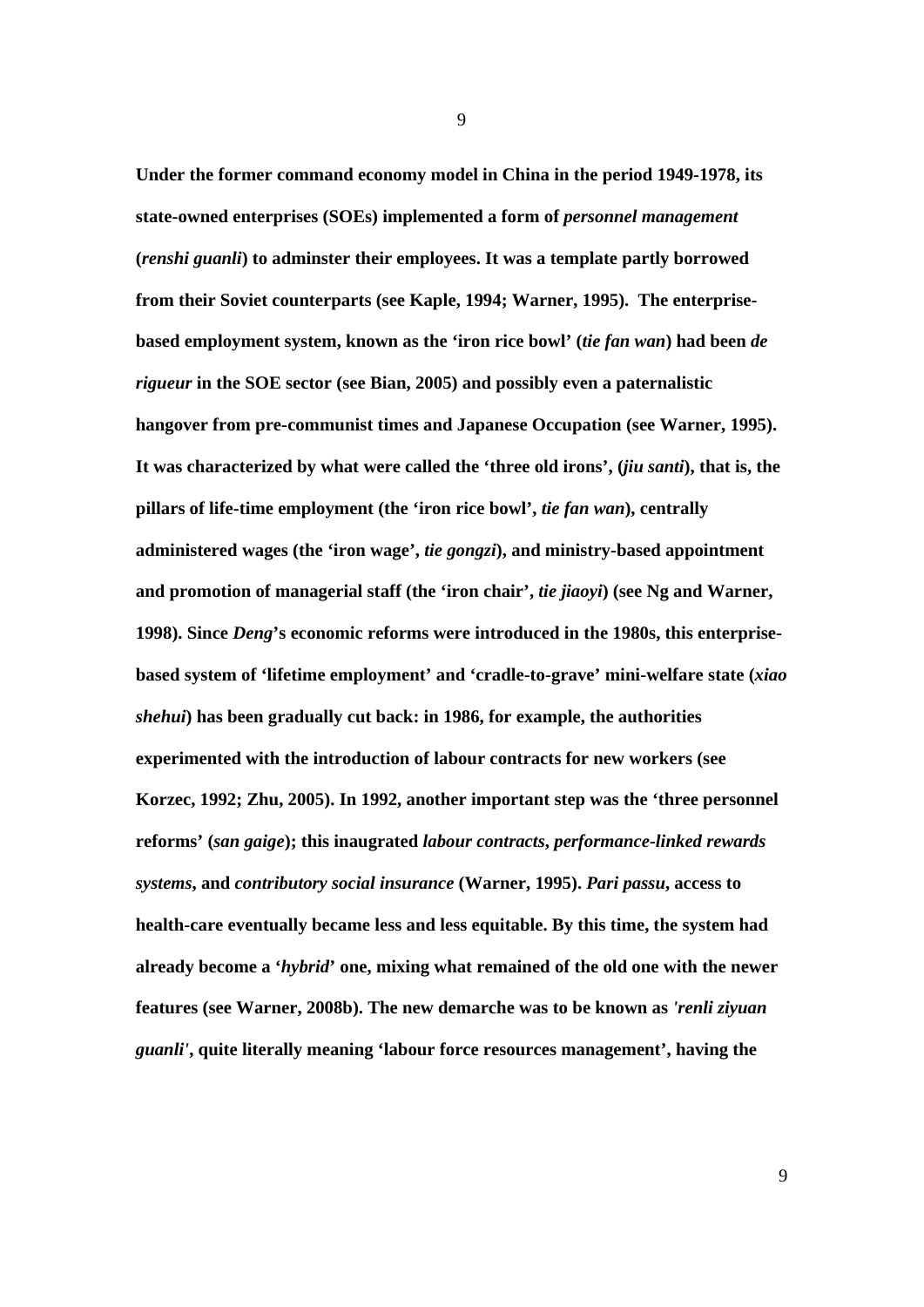**same characters in Chinese as in Japanese, being used as a synonym for (what is in effect) 'HRM'.** 

**Another step forward was the** *Labour Law of 1994,* **implemented in 1995***,* **which put the emerging labour-market at its heart, legalized individual contracts (***geren hetong***) as well as collective contracts (***jiti hetong***) and the like (Warner, 1996). The**  *All-China Federation of Trade Unions* **(ACFTU)** *(Zhonghua quanguo zonggong hui)***, with its over 150 million members, 15 industrial unions and 1.2 million local branches greatly influenced the above legislation (see Warner, 1996; Warner and Ng, 1999; Warner, 2008a).**

**The implementation of these new legal steps led to what might be described as recognizable 'industrial relations' or what became known as 'labour relations'**  *(laodong guanxi)* **in Chinese parlance (see Taylor** *et al***, 2003). Nonetheless, there is currently no 'right to strike' in the Chinese constitution. There have been many openly 'wild-cat' outbreaks and unofficial labour protests, most about unpaid wages and pensions, downsizing or factory closures. Officially recognized disputes can be sent to arbitration and many hundreds of thousands have been dealt with since the 1994 labour law was enacted; the new 2007 follow-up legislation may further help contain grievances; so, on paper at least, the system appears to be preserving the social peace but strikes are increasing in frequency, especially in areas like the**  *Shenzhen Special Economic Zone***, for instance. More recently, the** *Labour Contract Law* **in 2007 extended worker protection (***The Economist***, 28 July, 2007). The new law, makes it mandatory for employers to offer written contracts to workers,**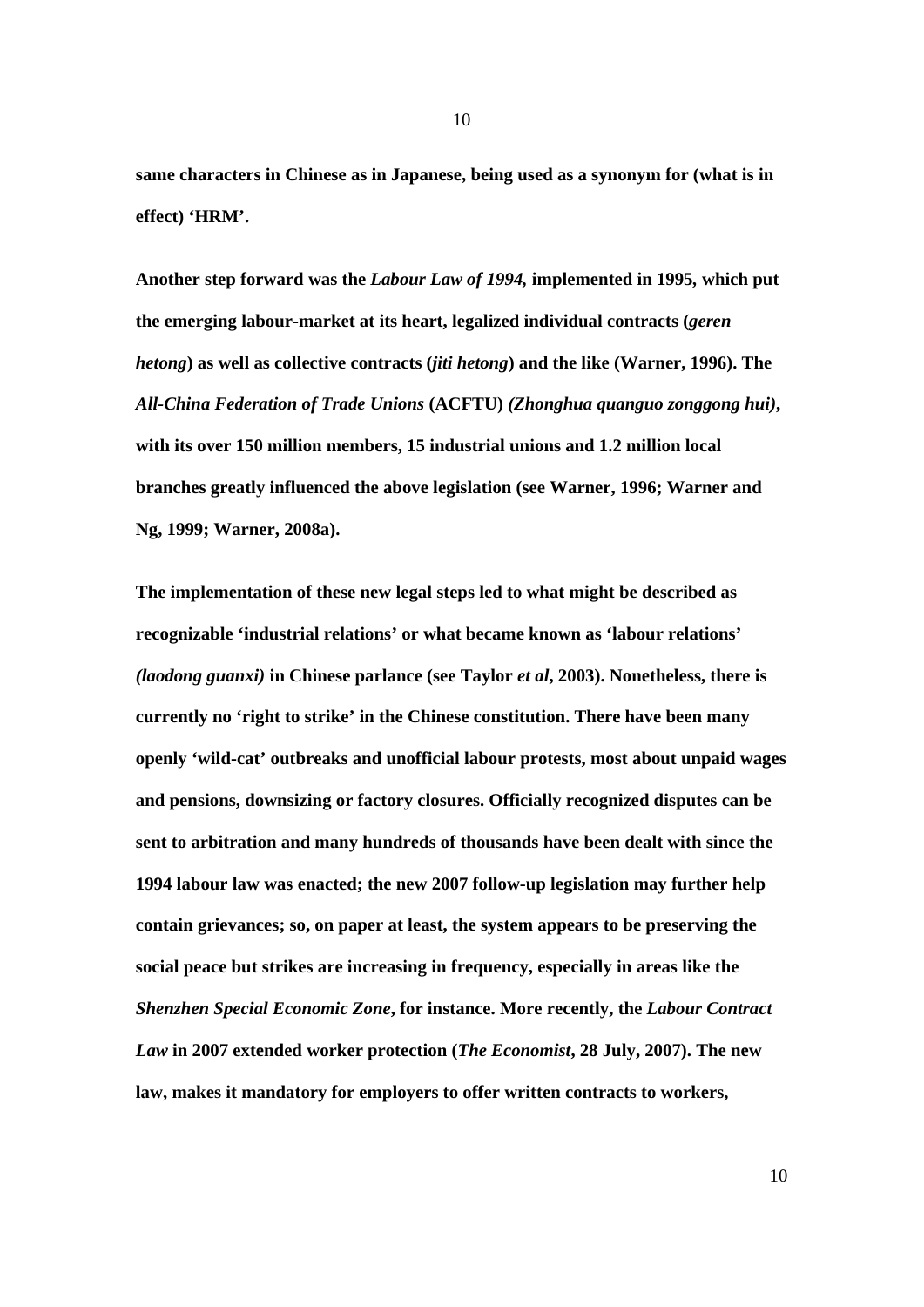**restricts the use of temporary labour and makes it harder to lay-off employees. It was opposed by many foreign-invested corporations. Additionally, a new** *Mediation Law* **was introduced in early 2008. A timely development as the recent economic turndown has stirred up industrial unrest in China (and indeed also in Vietnam).** 

#### **3.2 Background in Vietnam**

**In 1986, Vietnam began its economic reform process, known as** *Doi Moi.* **The adoption of changes to Vietnam's economic system accompanies and is in part a response to globalization. The introduction and adoption stages of HRM, to replace the old personnel management system, have followed the economic reform process in order to ensure that competitive advantage be gained through organizational level management reforms (Collins, 2005). With the economy in a serious downturn after a long period of war, economic reform was necessary for Vietnam's survival. The government of the time realised that the economy could not depend on traditional capital sources solely for its development. In addition, a number of factors prompted the government to recognise the importance of external relations to its economic well-being. The collapse of socialist regimes in the Soviet Union and former socialist countries in East Europe left Vietnam isolated economically and politically. Popular demonstrations in the** *Mekong Delta* **region had also reminded the authorities how economic problems could result in political instability. In reality,** *Doi Moi* **originated in Vietnam to maintain the power of the Communist regime. Throughout the transition, the Vietnamese government aimed to attract foreign capital and bring in up-to-date technology to provide the foundation to**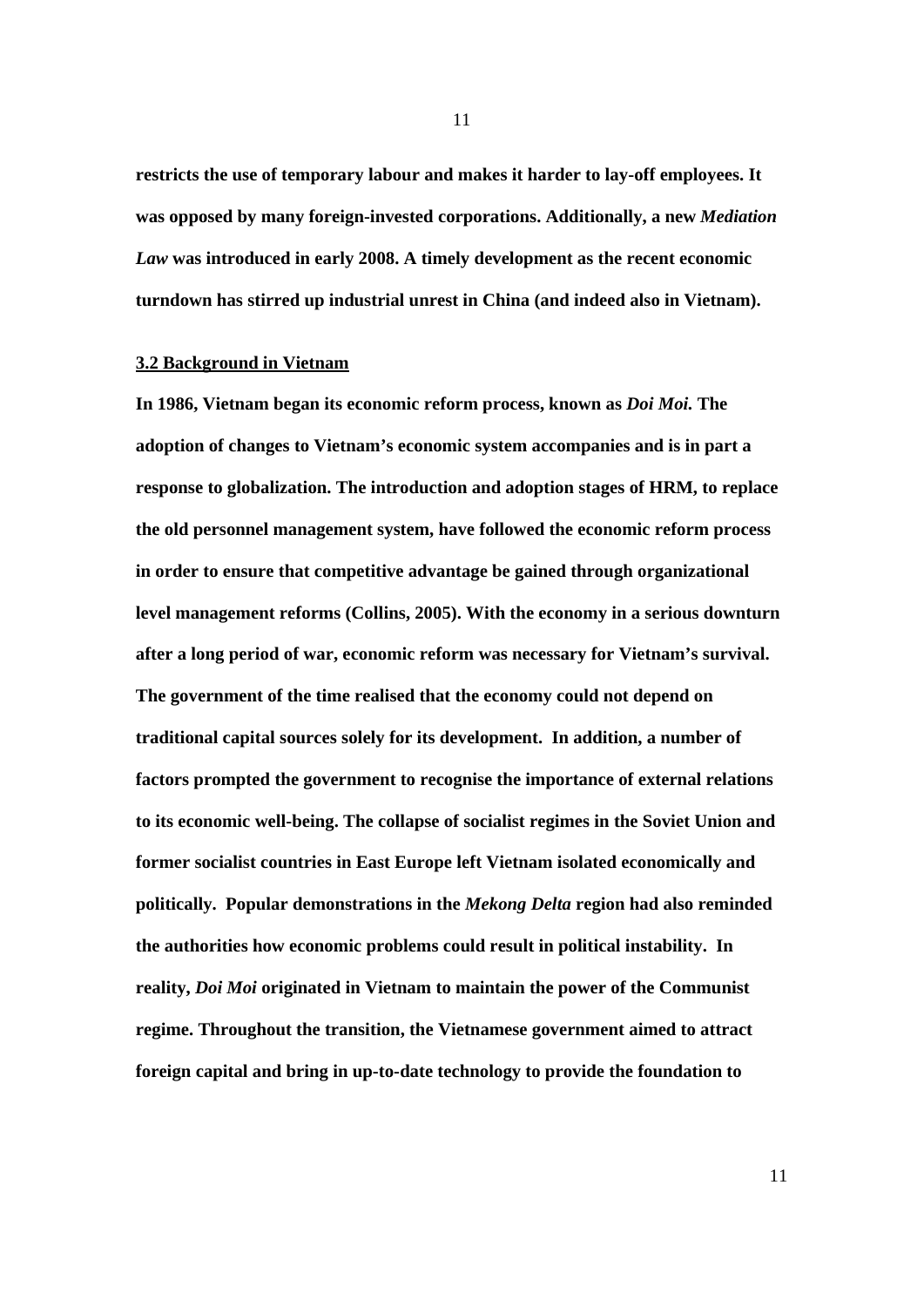**achieve its goal of building a 'socialist nation' with a modernized and industrialized economy, as in the case of its more populous neighbour.** 

**However, the** *Doi Moi* **policy gave Vietnam the chance to join with the international community after a long period of isolation. The economic restructuring led to the changes in government policy and enterprise level management practices regarding labour and human resources. Changes also occurred in the trade union structure, in the** *General Confederation of Labour* **(GCL), as in China the only union allowed. The SOEs were given greater autonomy, a new union charter was drawn up, employment contract systems were introduced, and a** *Labour Code* **was implemented. Reforms were also made to a number of foci of working life, such as wages and working hours. These steps can be seen as the interaction between political-economic reform in the society and the human resources transformation at enterprise level.** 

#### **3.3 Background in North Korea**

**The people-management template in North Korea was originally derived from the Soviet one, now defunct and the Chinese state-owned enterprise 'iron rice bowl' (***tie fan wan***) model, now on the wane (see Warner, 2005). In so far as it has undertaken a very limited degree of reform, this nation lags far behind both China and Vietnam in this respect. The original post-war management mode was called the '***Taean***' system, introduced in the 1960s after experiments in the** *Taean Heavy Equipment Plant* **near the capital,** *Pyongyang* **and named after it. It was allegedly modelled on**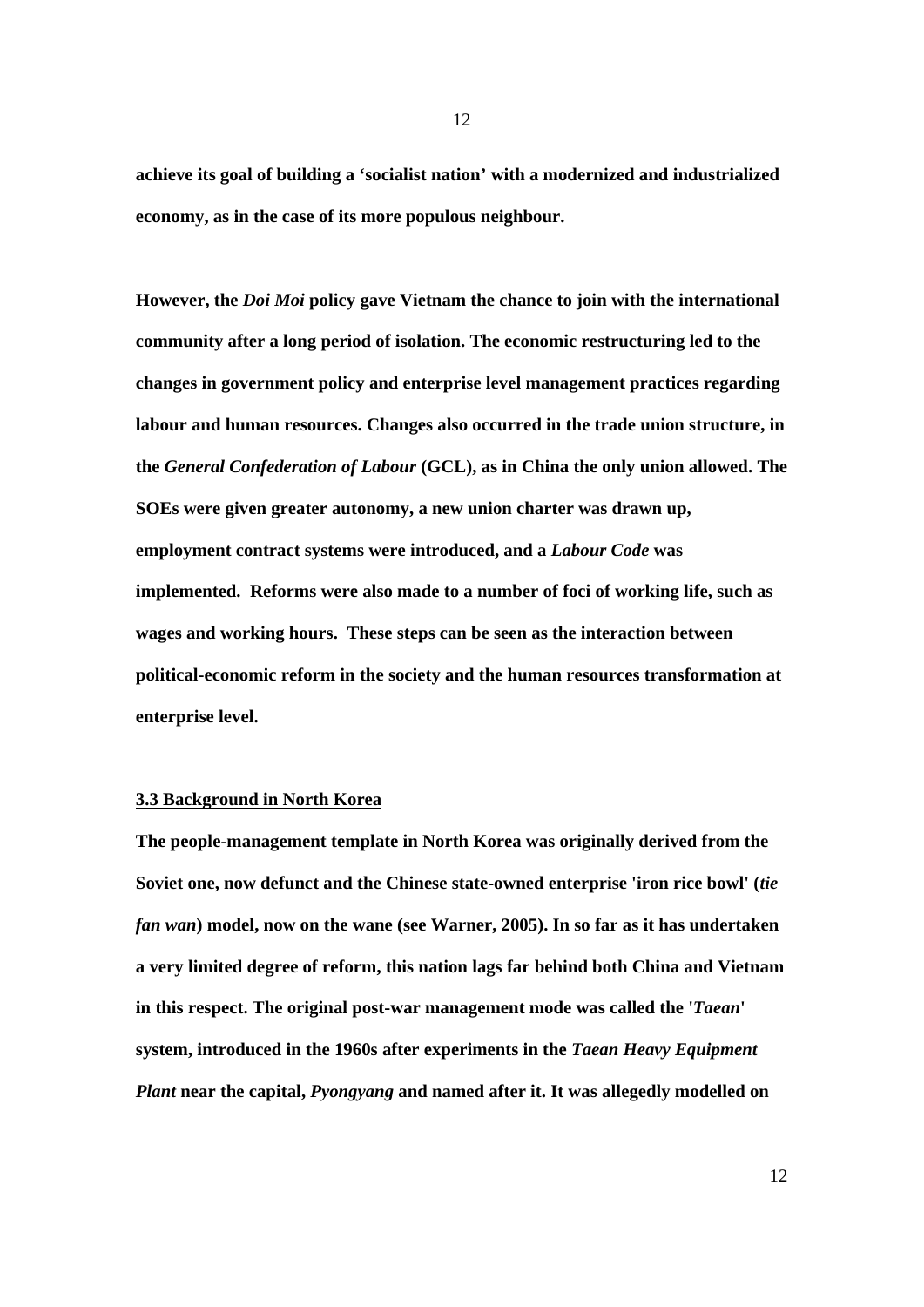**Maoist Chinese practice, as a** *Brookings Institution* **visiting fellow (Mansourov, 2003) put it: 'During the socialist construction in the 1960s and 1970s, protected by the Chinese military umbrella, the DPRK's leadership tended to follow the CCP's ideological lead and copied Chinese methods of labor mobilization, e.g., the**  *Ch'ollima* **("Flying Horse") movement modeled after the Maoist Great Leap Forward and the** *Soktojon* **("speed battle"). North Korea also adopted some Chinese-like forms of organization of industrial and agricultural production processes known as the** *Taean* **system. Even after** *Deng Xiaoping* **launched economic reforms in China in 1978,** *Kim Il Sung I* **attempted to imitate the Chinese example by introducing the** *Joint Venture Law* **and a new self-accounting system in the mid-1980s. But, that is where emulation stopped' (2003:1).** 

**The** *Taean* **system entailed on-site collegial management control of the enterprise by the Party officials, limited autonomy for top managers and has lasted for many decades. Executives had very few rights to hire and fire. But the system was phased out in the controversial, limited reforms of 2002, with results as yet to be seen. But this system had more than just symbolic meaning, as it had been the flagship policy of the late 'Great Leader'. It signalled that the 'primacy of politics' over economics might possibly be coming to an end.** 

**Wages and living standards still remain very low in the DPRK; experts estimate the rewards run to around two dollars per month per worker. Kim (2006) reports that state-enterprise employees get between 2000 to 3000 won per month and 800 won of**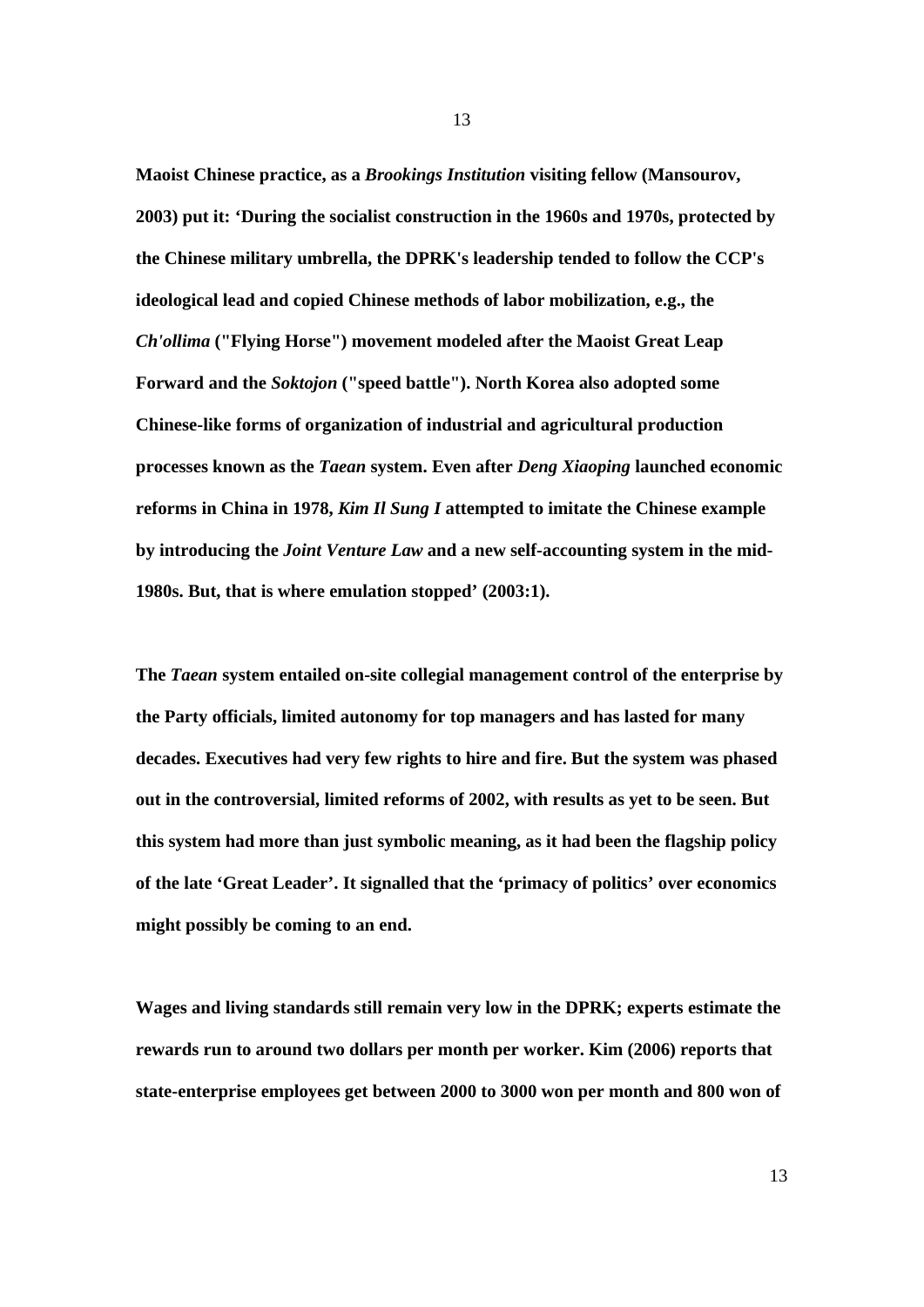**this goes on rice, with a month's salary needed to buy meat for a meal. Due to the economy almost imploding in the late 1990s, many North Koreans have been close to starvation or have actually died of lack of sustenance. An estimated 10 percent of the population died then during a prolonged famine, the economy was mired in its inertia (see Chung, 2003). The outside world, including the US, sent food aid, as the rationing system did not work; today, many survive due to the opening up of limited private market activity. Migrants, however, still illegally pour across the** *Yalu* **River into the PRC, driven by hunger and deprivation; if caught the penalties for them are harsh, including for innocent family members.** 

#### **4. Employment Relations, Industrial Relations and HRM systems in transition**

**Since the transition of the economies in China and Vietnam, many new institutions underlying their employment relations (ER) systems were gradually established and fused with a new pattern of such relations. These changes influenced the industrial relations (IR) and human resources management (HRM) policies at national level, which we subsume under the ER rubric. The establishing of a** *Foreign Investment Law* **launched the birth of multi-sectoral economies - where the emergence of non-State sectors including Wholly-Owned Enterprises (WFOEs) and Domestic Private Enterprises (DPEs) along with older State-Owned Enterprises (SOEs) (see Warner et al., 2005). The introduction of a** *Labour Code* **was also necessary, to become the basic legal framework for many important policy reforms at macro-level, such as the experimentation with an individual labour-contract system in 1986 in China and in 1993 in Vietnam. This element was the beginning of the end of a 'life-time**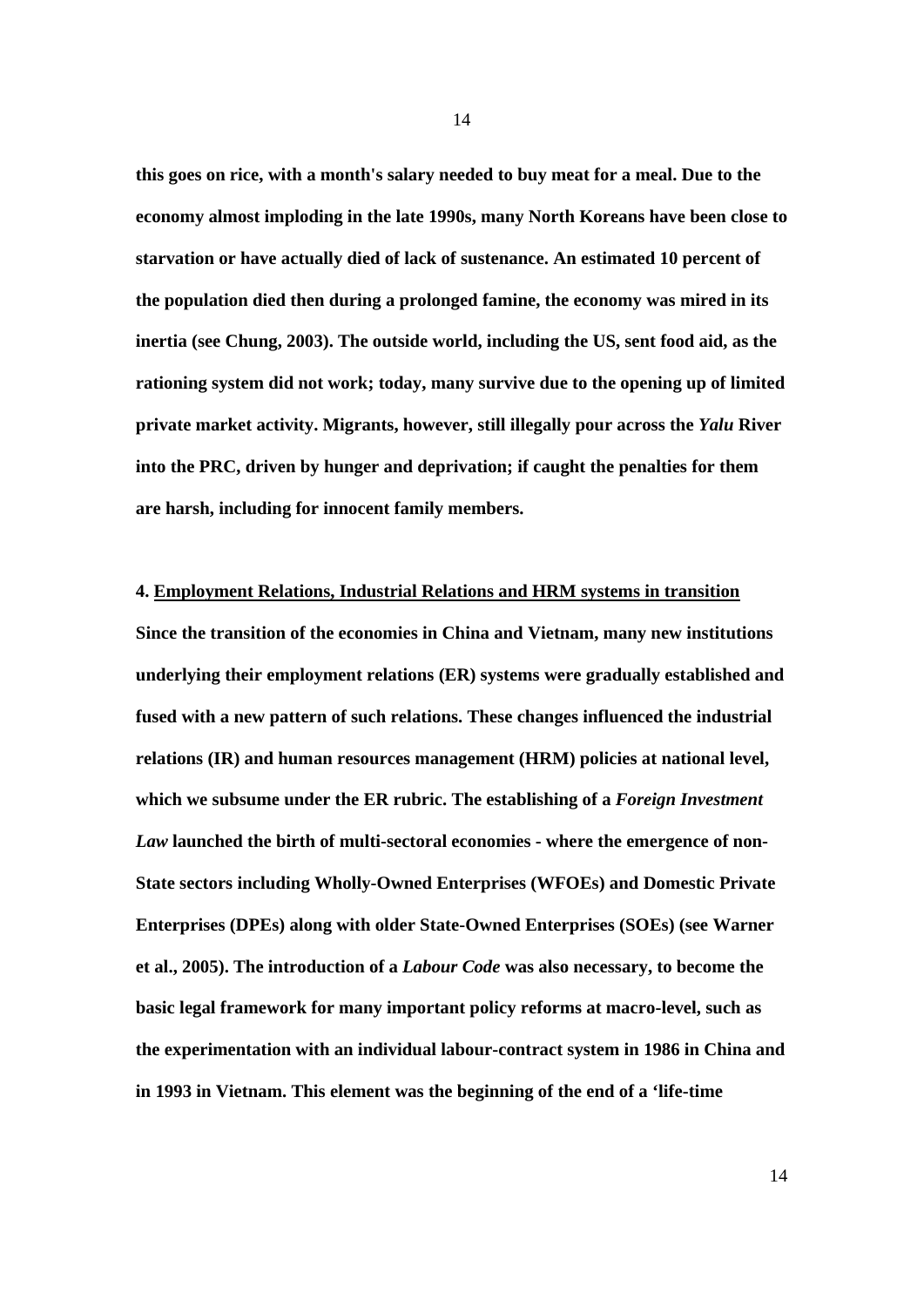**employment' system in these Socialist planned economies, particularly the 'iron rice-bowl' (***tie fan wan***) system in the PRC. The wage-system liberalization has in turn allowed SOEs have full control over establishing their own wage and payment methods. The relationship between the party and union in the new environment has also undergone significant changes. During the pre-reform period, trade unions in both China and Vietnam were known to represent the workers' interests on paper but were simultaneously agents for Party control. Economic reform since the 1978 in China has encouraged trade unions in part to pursue sectional interests among the enterprises but the contradiction of 'dual functioning' unions has prevented them from achieving their potential as an alternative centre of power at a national level; a similar process infolded in Vietnam, if a little later.** 

**Little has shifted in North Korea in this respect. Since there has been some attempt to develop special economic zones in North Korea in concert with their southern compatriots, that has also been a corresponding effort to codify its labour laws, at least in these locations, although this has been on a limited scale; workers are not paid directly by the foreign partners but by a joint venture (JV) or a State agency and with substantial deductions. Managers have been promised more lee-way and more training but results have been unimpressive thus far (see Flake, 2002).** 

#### **5. The enterprise level: HRM practices in transition**

**The authors have conducted a series of research studies on the transformation of people-managment systems in both China and Vietnam during the period of the**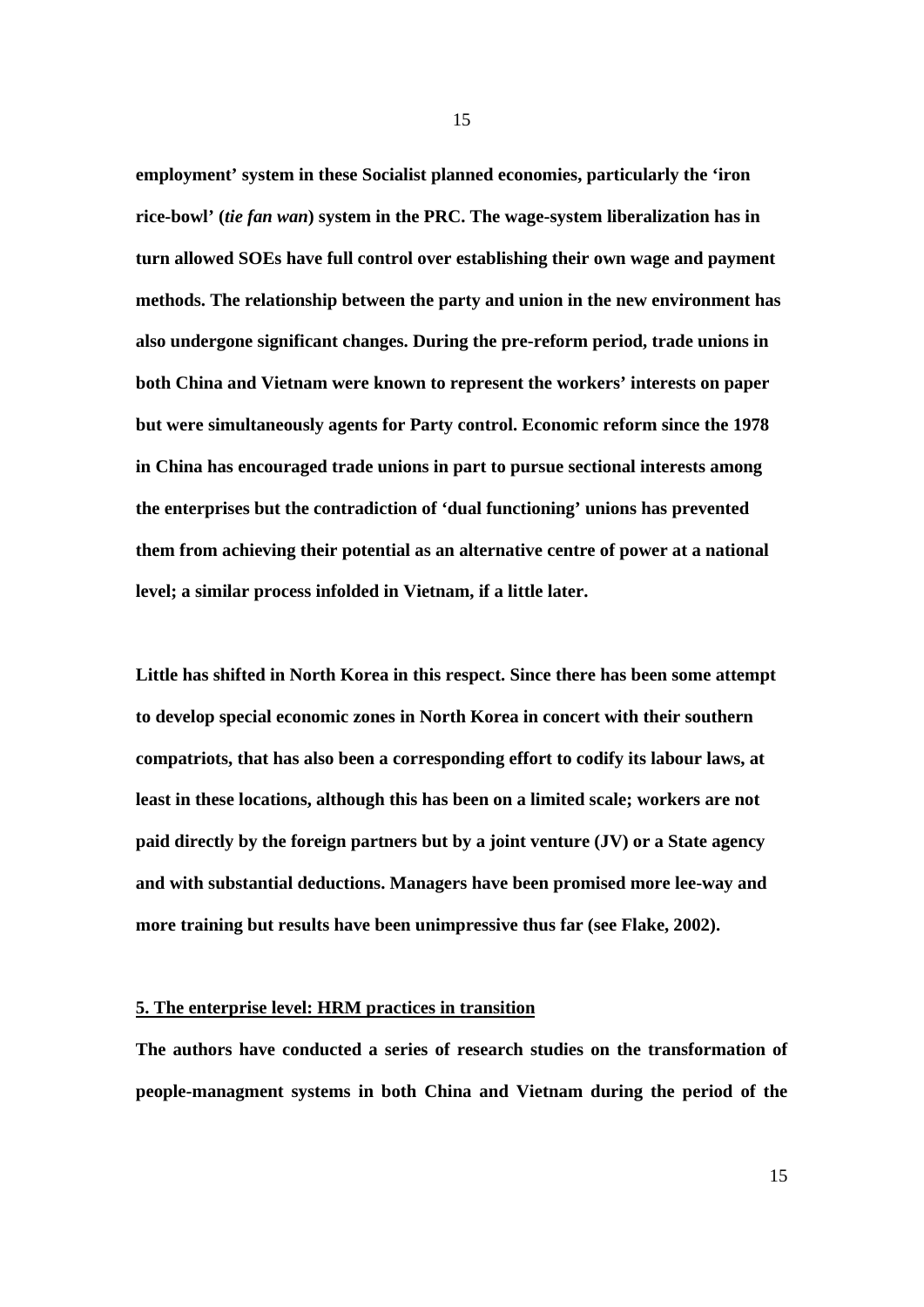**economic reforms. Their research has been largely at enterprise level and focused on the relationships between differences in HRM practices using different criteria namely type of ownership, location, market orientation, labour intensiveness and employee size. So far, the empirical research in China has some general implications. For example, the study of Ding** *et. al.* **(2002) shows that multinational corporations (MNCs) and some joint ventures both adopted more international standardized HRM policies and practices in the Chinese case. In contrast, SOEs remained more conservative regarding changes with their 'iron rice bowl' (***tie fan wan***) policies. In addition, township and village enterprises (TVEs) and other domestic private enterprises (DPEs) had much more autonomy in their peoplemanagement compared with SOEs. Regarding the changes of HRM in SOEs, Benson and Zhu's (1999) research identifies three models of transition: 1.) a minimalist approach, where organizations have made little attempt to adopt a HRM approach; 2.) a transitional stage between the old and the new forms of peoplemanagement; 3.) an innovative attempt to adopt the HRM paradigm. The fact is that liberalization of economy and the introduction of foreign investment have created the opportunity for Chinese domestic enterprises to adopt some of the widely used Western and Japanese HR practices. The SOEs that are involved in JVs or contracting arrangements with foreign companies are more likely to have adopted the 'new' HRM. Therefore, globalization, more business-oriented beliefs and a stronger customer-oriented strategy are crucial determinants whether enterprises engage in HRM practices (Benson and Zhu, 1999).**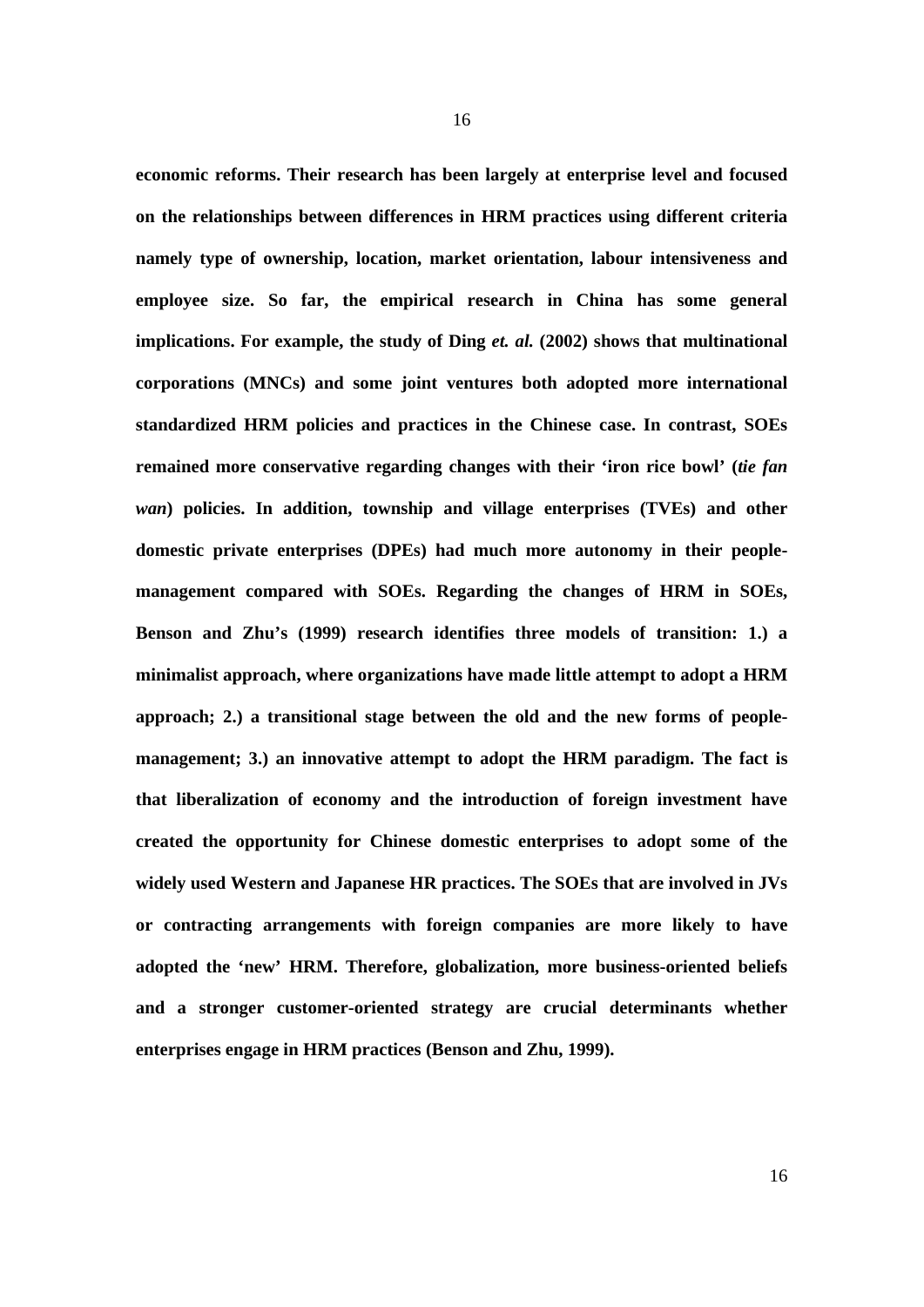**Overall, the major changes started in the mid-1980s when the 'labour contract system' was introduced in the PRC (Warner and Ng, 1999). Two important aspects are associated with the introduction of the 'labour contract system': 1.) adopting individual labour contracts with fixed-term (one to five years) to replace the old 'life-time' employment system; 2.) 'individual' contracts were supplemented by 'collective' contracts in the mid-1990s, and that provided opportunity for trade unions to be involved in signing 'collective' contracts at firm-level and set up a 'framework agreement' for the myriad individual contrasts in the enterprise (Warner and Ng, 1999). It must be made clear however that this contract is not fully equivalent to Western-style collective bargaining - as there are no independent unions. In addition, there is increasing autonomy of management, issues such as the rights to hire and fire, performance evaluation, managerial decision on performance standards and the way of conducting evaluation, performance related matters, such as pay and promotion (Ibid.).** 

**Since China joined the** *World Trade Organization* **(WTO) in late 2002, it has added an international dimension to the complicated domestic employment relations systems (Zhu and Warner, 2004b). There was also increasing pressure from international governing bodies, such as the** *International Labour Organization* **(ILO) and international trade unions like the** *International Confederation of Free Trade Unions* **(ICFTU), with regard to the issues of labour rights, the role of unions and labour standards, as well as broader, more controversial concerns about human rights, social protection and political reform in China (***Ibid***). The empirical study of**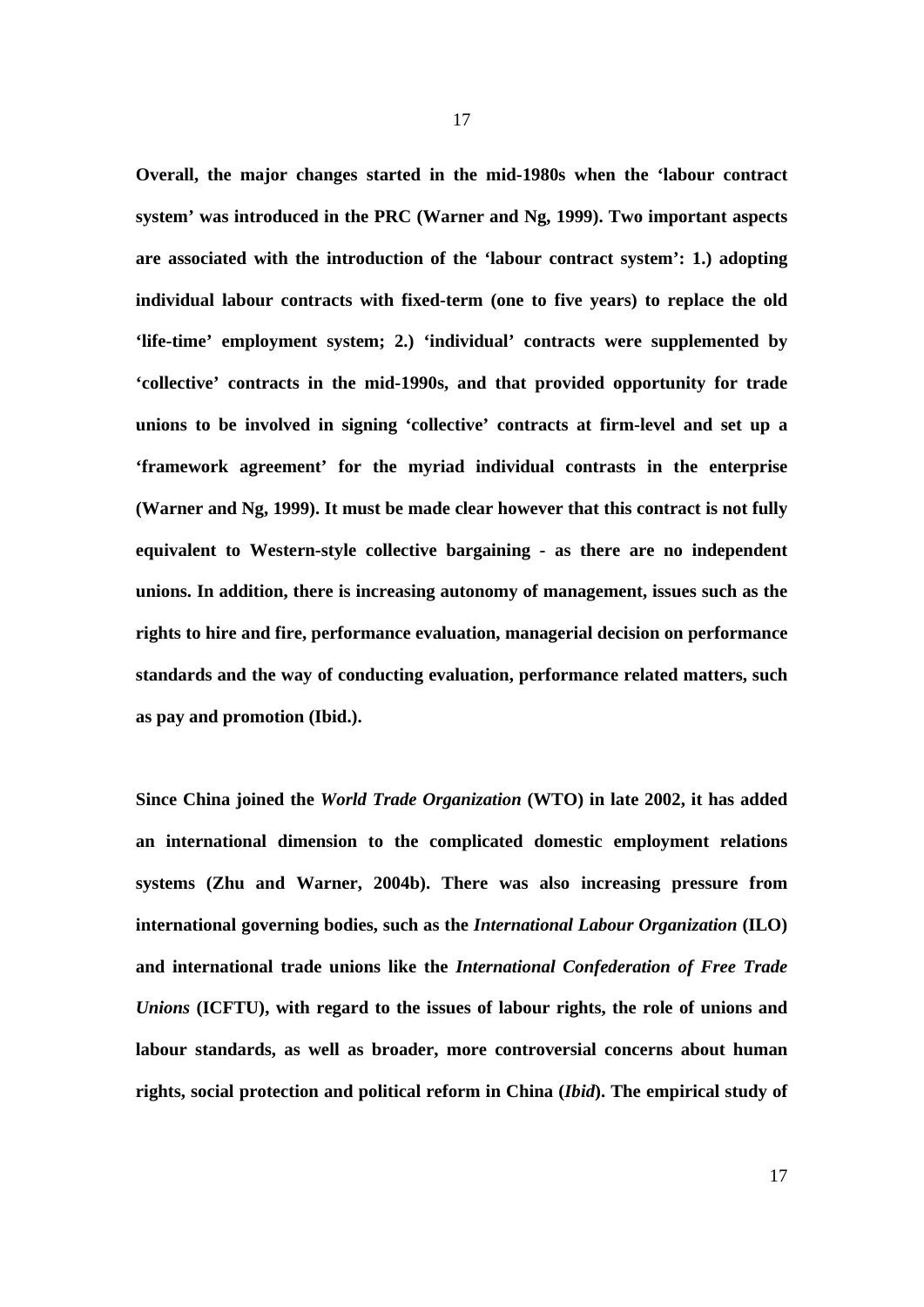**Zhu and Warner (2004b) regarding firms' response towards WTO accession identifies that an increasing number of firms have an active response through innovative strategies and new HR practices. Enterprises with foreign ownership, those that have transformed from SOEs to joint stock enterprises (JSEs), those that are located in the coastal region, those have weaker links with the traditional State planning system, those have experienced modern management systems and internationalization, and those in high-value-added sectors and the new economy are more likely to have proactive HRM responses (***Ibid***).** 

**Clearly, at this time, there is no a homogeneous model of HRM in Chinese enterprises or indeed in Vietnamese ones. Individual enterprises are reforming their HRM systems differently - on the basis of their existing conditions and the impact of the economic reforms. In addition, relevant empirical research projects on Vietnam have been of great interest and include those of Kamoche (2001), Zhu (2002 and 2005) and Thang and Quang (2005). Kamoche's (2001) research explores the business environment and the reform process and their implications for skill formation and the development of managerial expertise. It examines some specific HR practices in four organizations in Hanoi, two SOEs and two MCs. The research shows that SOEs have fairly conservative policies with no formal HR practices but traditional welfare paternalism. It is mainly MNCs that are striving to introduce Western practices into traditional management systems (Kamoche, 2001).**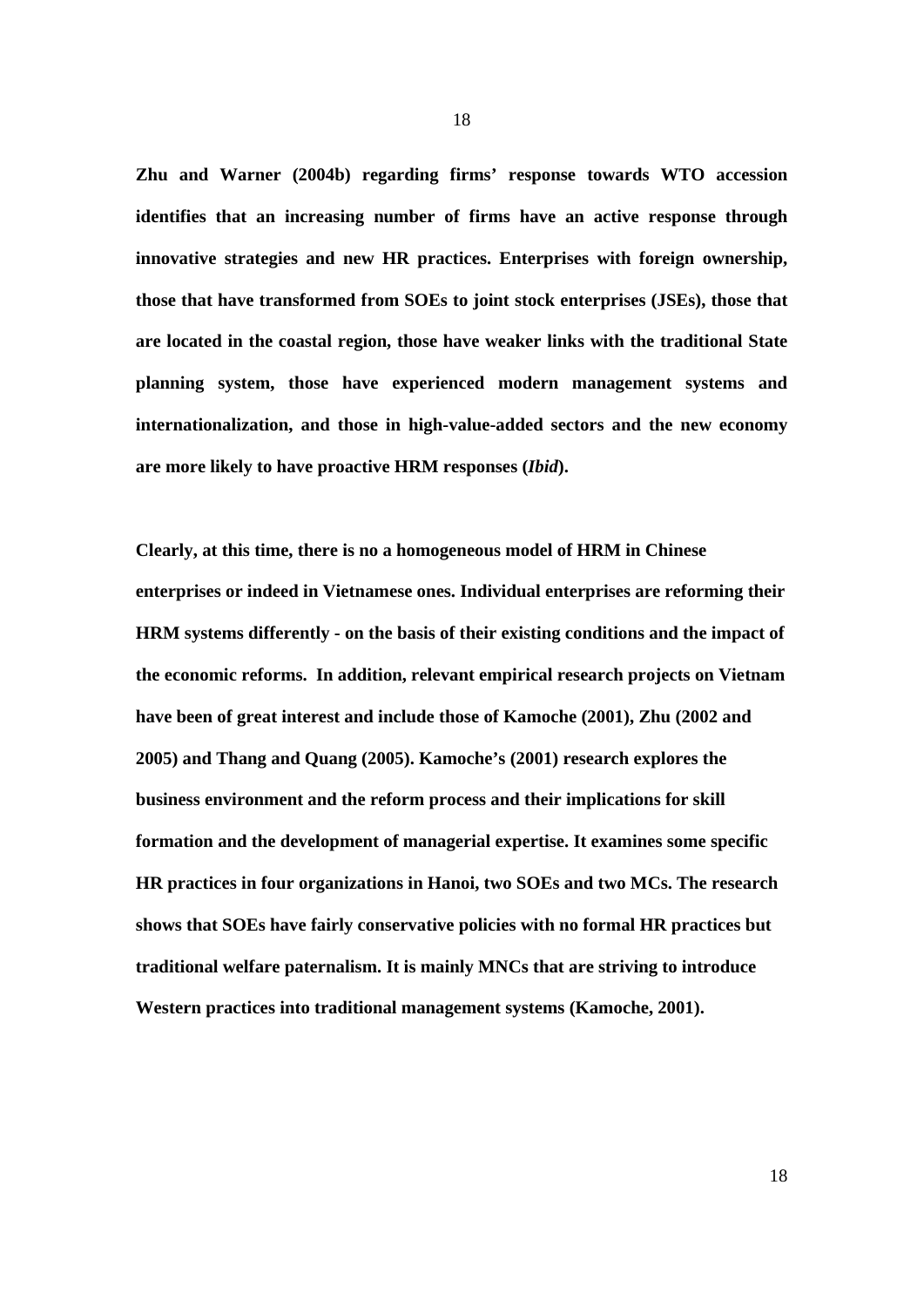**Zhu's (2002) work examines a number of organizations with different ownerships in**  *Ho Chi Minh City***, which has a more market-oriented economic environment than Hanoi. Three key variables – ownership, size and market-orientation – are used to test the transformation of HRM in Vietnam. The research finds that there are variations of HRM practices between different ownership forms, and JVs and MCs normally use more advanced technology and more international standards of HRM policies than local organizations. However, there is a tendency for localization of MNCs' behavior among the cases. In addition, the reformed and equitized SOEs as Joint Stock Companies (JSCs) have transformed the old SOEs' practices into more formalized HR practices - compared with other SOEs. Another interesting finding is that the adoption of HRM is not only related to ownership, but is also associated with sector (high-tech vs. labor intensive), size (large vs. small) and marketorientation (export vs. domestic orientation) as in China (see Ding et al, 2002). Generally speaking, high-tech, large and export-oriented organizations have been more likely to adopt more formal HR practices.** 

**Based on these findings, Zhu (2005) introduces the notions of** *numerically flexible strategies* **and** *functionally flexibility strategies* **in order to illustrate the changes in people-management in recent years, in particular since the Asian financial crisis. The data suggest that labour flexibility strategies were not fully adopted by the sample companies. Political, cultural, legal and economic factors make labour flexibility in Vietnam different from that in other countries (Zhu, 2005). For instance, companies are not able to adjust the number of regular employees due to**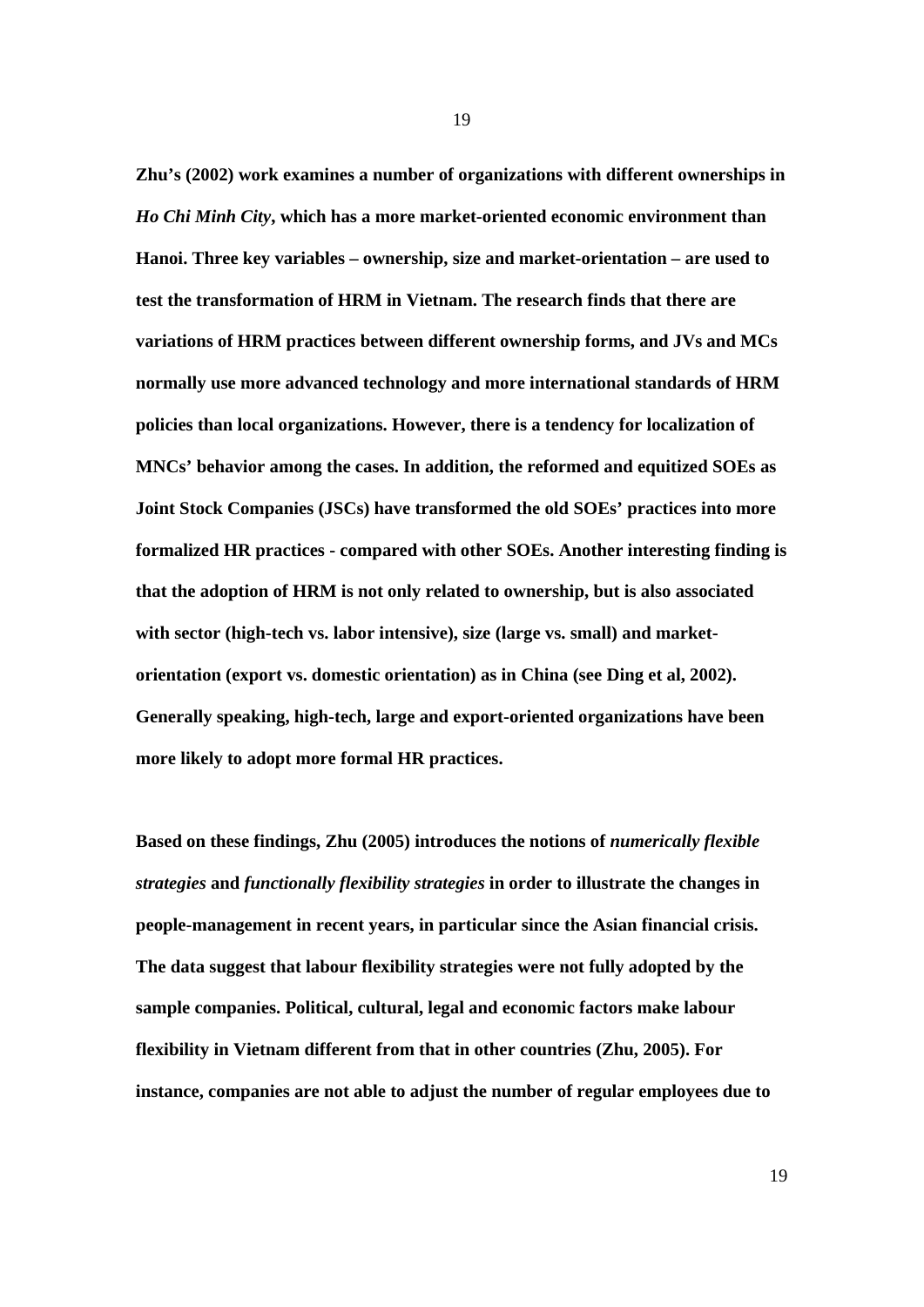**the constraints of legislation. In addition, Vietnamese cultural traditions, that place great emphasis on organizational and personal commitment, and harmonious working environments, prevent the full deployment of functional flexibility (Zhu, 2005).** 

**Thang and Quang's (2005) research examines Vietnamese HR practices in five areas: the functions of HR departments, recruitment and selection, training and development, performance appraisal, and compensation. Overall, foreign-invested enterprises are somewhat more likely to be developed in HRM practices than SOEs, which is consistent with the argument made by institutional theory about social entities seeking approval for organizational performance, and using HRM to gain legitimacy (Jackson and Schuler, 1999). In addition, local private companies are often less receptive to adopting HRM practices than SOEs. Transforming SOEs into equitized companies has brought about no significant changes in this regard, which is inconsistent with the resource dependence approach about using HRM practices to reflect more complicated power distribution (Thang and Quang, 2005).** 

**Our most recent research project (Zhu et al., 2008) was based on 32 enterprises from four key ownership type: WOFEs, SOEs, DPEs, and JVs in two main locations**  *Ho Chi Minh City* **and** *Hanoi* **(see the details in later section). There are number of important results arising from these studies showing the interrelationships between the economic transition process, governments' and enterprises' interests during the reform in both China and Vietnam. Research on HRM in North Korea has however**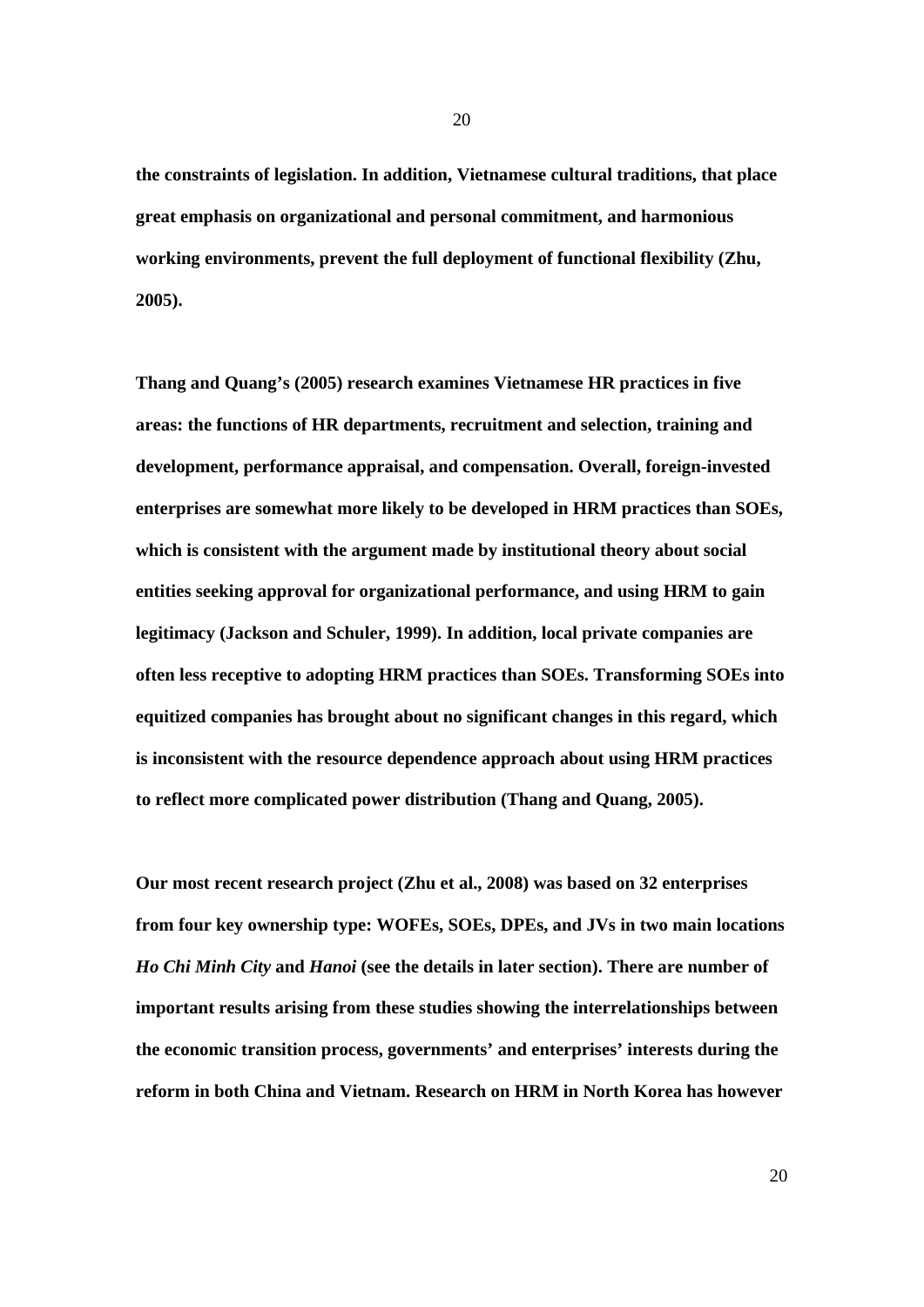**been problematic and there are no comparable studies. The reason for this stems from the very nature of the North Korean authoritarian, closed and secretive regime (see Eberstadt, 1999).** 

#### **6. Interaction between economic reform process, governments and enterprises**

**The interaction between governments and enterprises since the economic reforms in China and Vietnam has been more complex than previously, because government policies no longer solely determine enterprises' HRM practices. The interests of enterprises and of the State are no longer the same, because the former's interests have changed with market reform, yet the State's desire for dominance over the economic and political systems remains largely unchanged. The role of the State in the reform process remains strong and the Party still retains the reins of power. As mentioned earlier, the role of the State to resolutely maintain political stability, rather then just improve the economy as in other capitalist countries. This consideration is the reason for promoting different economic policies on differenttime-lines or applying different policies for different regions and for business-type of ownership. This fact helps to explain the determining factors behind two further characteristics, namely the correlation of HRM practices with location and with ownership type.** 

**Even the State wants to gain economic development advantages for their political proposes, they are also need strong support from the grassroots, involving**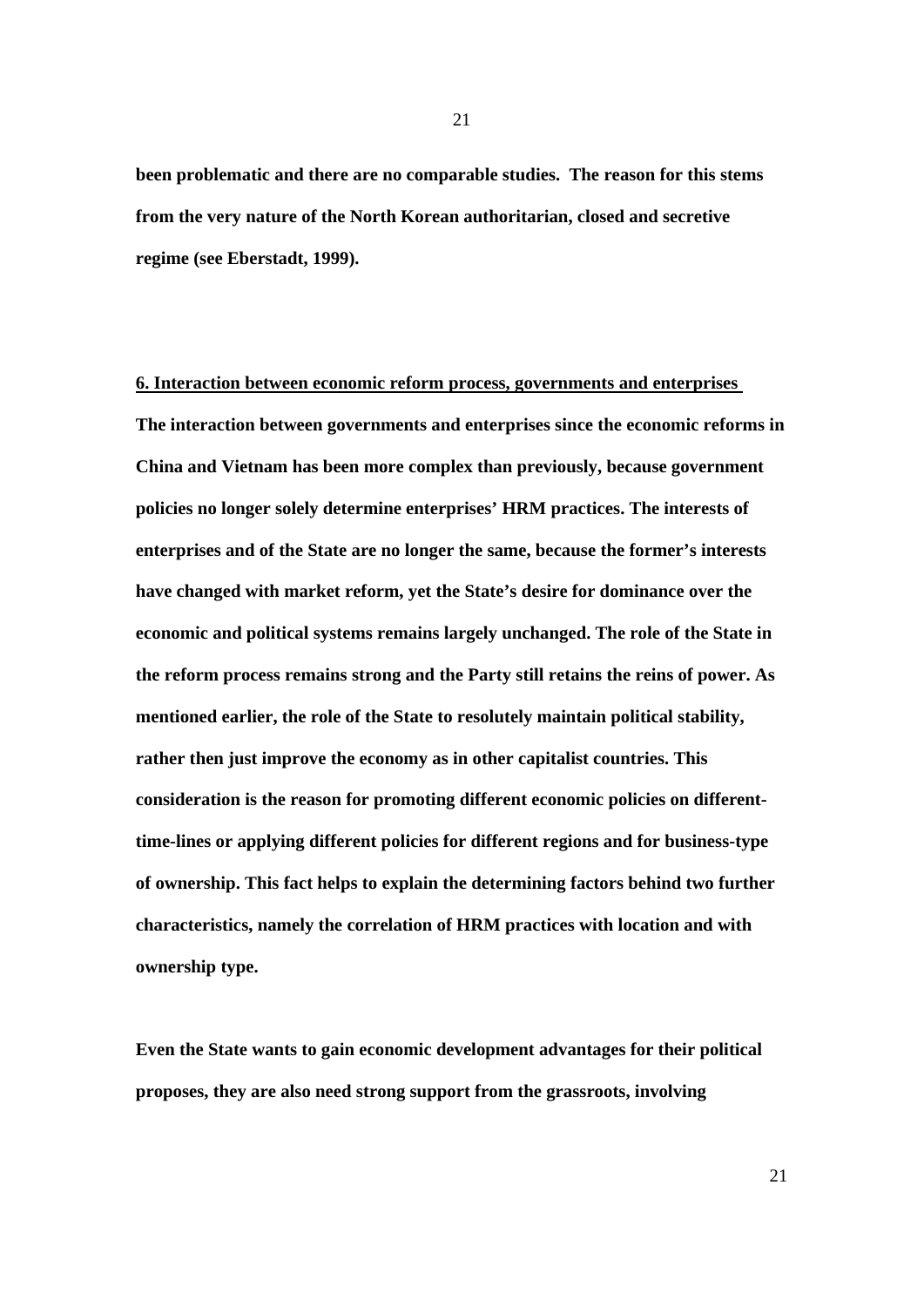**enterprises as well as workers. Therefore, the State-enterprise relationship is typified by a desire to find compromise between these frequently conflicting interests. This ability to compromise is responsible for the HRM practices being broadly in line with government policy. In other words, the HRM functions encouraged by government policy are generally applied in areas like training and development. They also promote the 'unitarist' model of trade unions. In contrast, some HRM functions such as building a corporate culture or individual wage determination are not yet well-applied.** 

#### **7. Governmental perspectives**

**From its own perspective, the State sometimes feels the need to compromise with enterprises, mainly due to its desire to minimise discontent and promote economic growth. It has succeeded in that so far economic development in both China and Vietnam has encouraged the nations to support their socialist governments. Due to this pragmatic approach, when the government recognises that a policy is not working well, it tries to act quickly to adjust the policy to minimize enterprises' grievances. When firms have needed more flexibility in recruiting and training workers, the government has boosted reforms in these areas to give the enterprises more freedom.** 

**In addition, enterprise leaders have been allowed to gain a great deal more power and freedom during the 'Open Door' period, as in China and Vietnam but very much less so in North Korea. They are now free to manage their own affairs and are**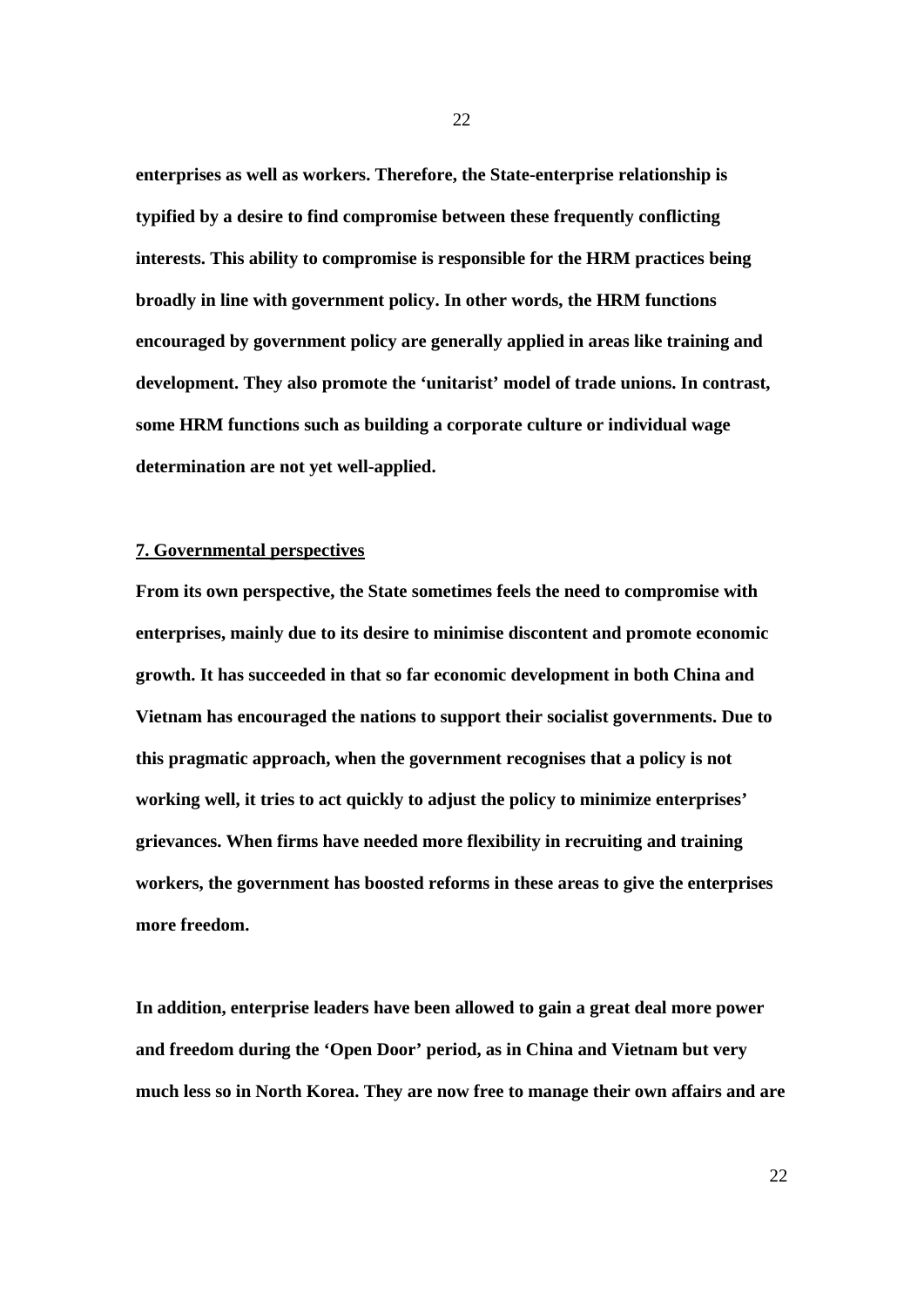**less strictly supervised than before the reforms in the two transitional economies above. Enterprise leadership now has greater scope to attain their business targets and also has the authority to achieve individual goals made possible by their leadership position. Therefore, enterprise leaders, even lowly-paid SOE leaders, work to pursue their individual interests, not to serve the collective ones.** 

#### **8. Enterprise perspectives**

**From the enterprises' point of view in the set of countries under investigation, like China and Vietnam, firms are more likely to fully comply with government policy and even compromise their economic interests - if and when the cultural or ideological values embodied in the policy matches their own beliefs. This juncture is clearly the case with the view of many enterprises on the role of trade unions. The historical background of these trade unions has been linked with the history of the Communist Party in fighting against 'capitalist exploitation' in China, 'Western domination' in Vietnam, and 'resisting imperialism' in North Korea. The unions therefore, on paper at least, share the State's view vis a vis the role of a socialist government in protecting working class interests from 'capitalist exploitation' (see Warner, 2008a). Even in the new business environment, union leaders' ideological beliefs still remain the same, so they do not see any need to replace the traditional union model and are happy to co-operate with the government, as is the case with the** *All-China Confederation of Trade Unions* **(ACFTU) or its Vietnamese counterpart the** *General Confederation of Labour* **(GCL). In addition, management has found that the 'socialist' union-structure serves the business well in terms of**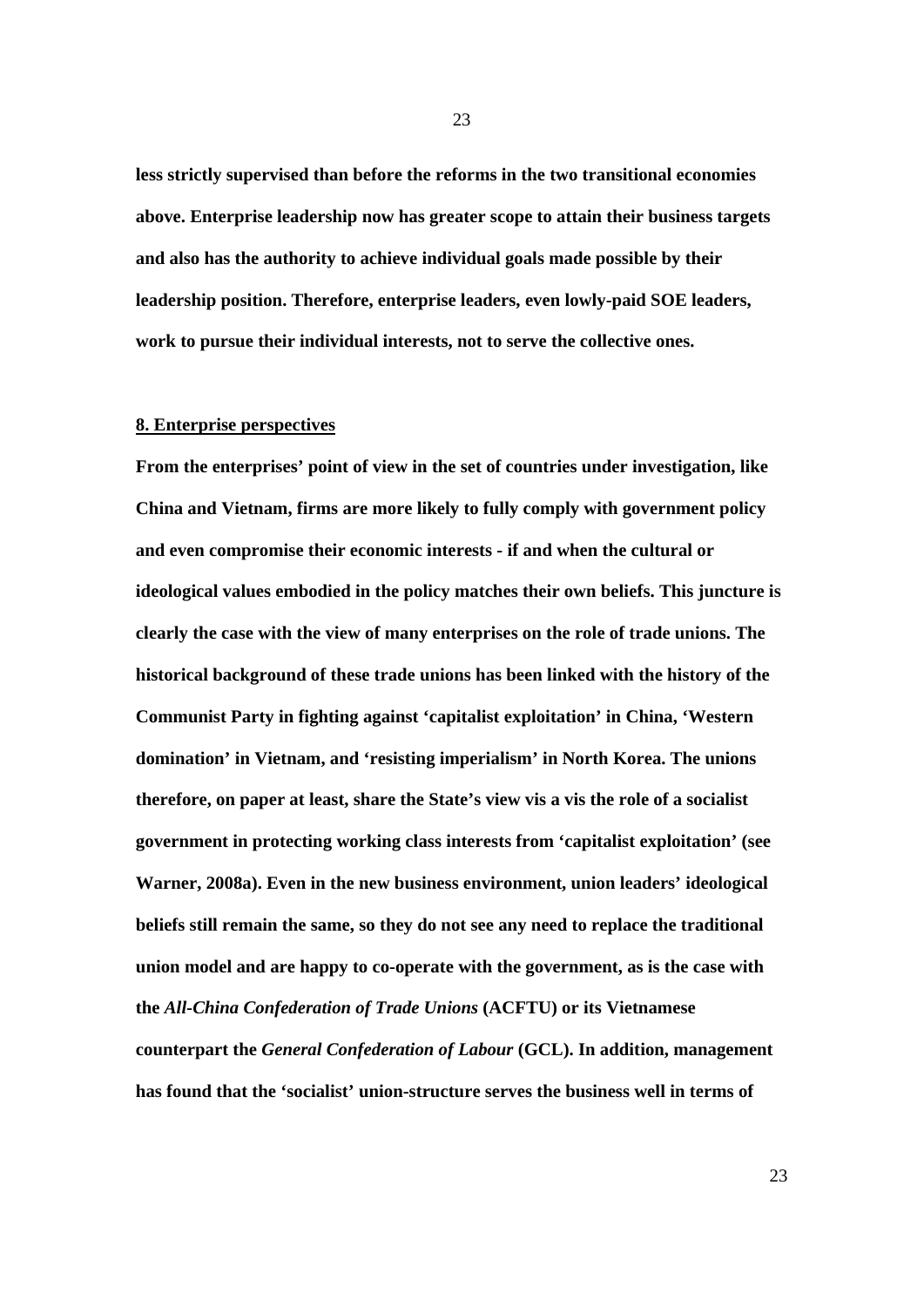**maintaining harmony and minimising conflict and bargaining at the workplace. It in turn makes the labour force easier to control. They therefore support this type of union structure and role and as a result this is the structure practised well in both China and Vietnam's enterprises. Less is known about the role unions in North Korea, although they played an integral part in the post- 1950s factory-management model, known as the '***Taean***' system, described earlier. The trade union representation in North Korea is largely token, via a Leninist top-down 'transmission-belt' model, through the** *General Federation of Trade Unions of Korea* **(GFTUK) which covers mostly State firms.** 

**Conversely, most enterprises in China and Vietnam, especially domestic ones, choose to retain the traditional model for wage determination and labourmanagement relations. Not only does moving to an HRM approach for these function might not fit in with the government's principle of socialism, it goes against enterprise management's cultural values of collectivism in decision making and harmony and could be harmful to their business by breaking the harmony of the working environment. Individual bargaining is not yet well received in both countries, because it creates a sense of jealousy between employees and has a negative impact on business. 'Collective consultation' is now** *de rigueur* **in the PRC and has received a boost from the new** *Labour Contract Law* **noted above; in Vietnam, the labour contract is mainly a document used to enforce the responsibilities of the employers and employees (see Zhu and Fahey, 1999).**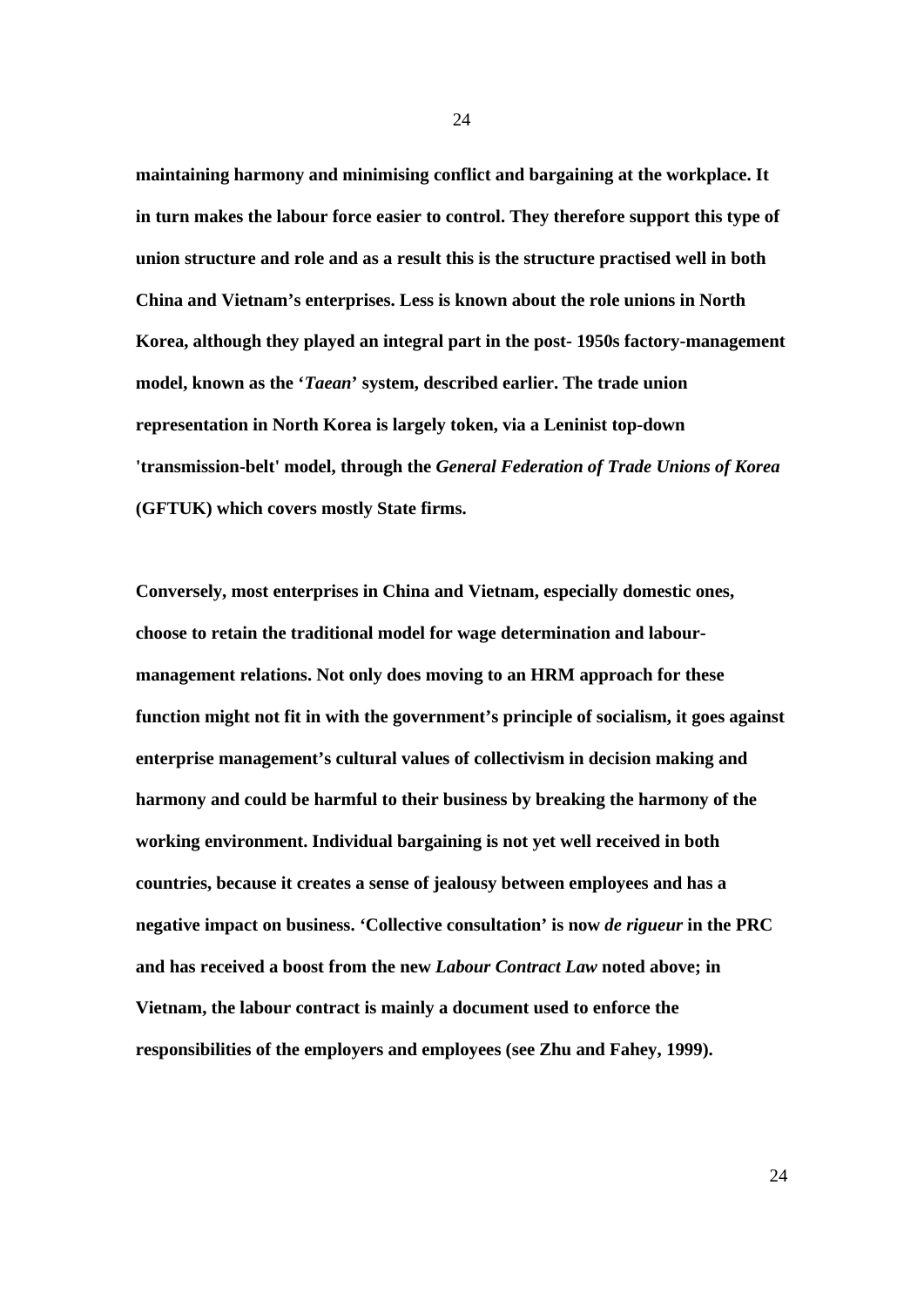**The government's emphasis on reducing workplace conflict in the workplace in both China and Vietnam is supported by the high value that enterprise management and workers still place on harmony and collectivism. The latest Chinese government policy is to achieve the so-called 'harmonious society' (***hexie shehui***). The philosophy behind this demarche is an attempt by the current Chinese dual-leadership of President** *Hu Jintao* **and Premier** *Wen Jibao,* **to rectify perceived inequities in the economy and society, particularly wealth and income-inequalities. If taken seriously, it may in turn have an influence on how Chinese enterprises implement their human resources policies. The Party leaders have become more and more aware of emergent social tensions arising from the less egalitarian implications of their policies; so, they want to consolidate social harmony, appeasing the 'losers' somewhat, without penalizing the 'winners' too much (see Warner, 2008a).** 

**This reality also reflects the national history of each 'socialist system' which cannot be separated from current practices. A reason for the frequent ideological match between the State and enterprises is that it too is linked to the historical background of enterprise leaders in all three countries. Most local managers in China and Vietnam come from SOE backgrounds, including those leading DPEs, JVs and even some WFOEs. This background and experience has strongly influenced the way they operate their current enterprises.**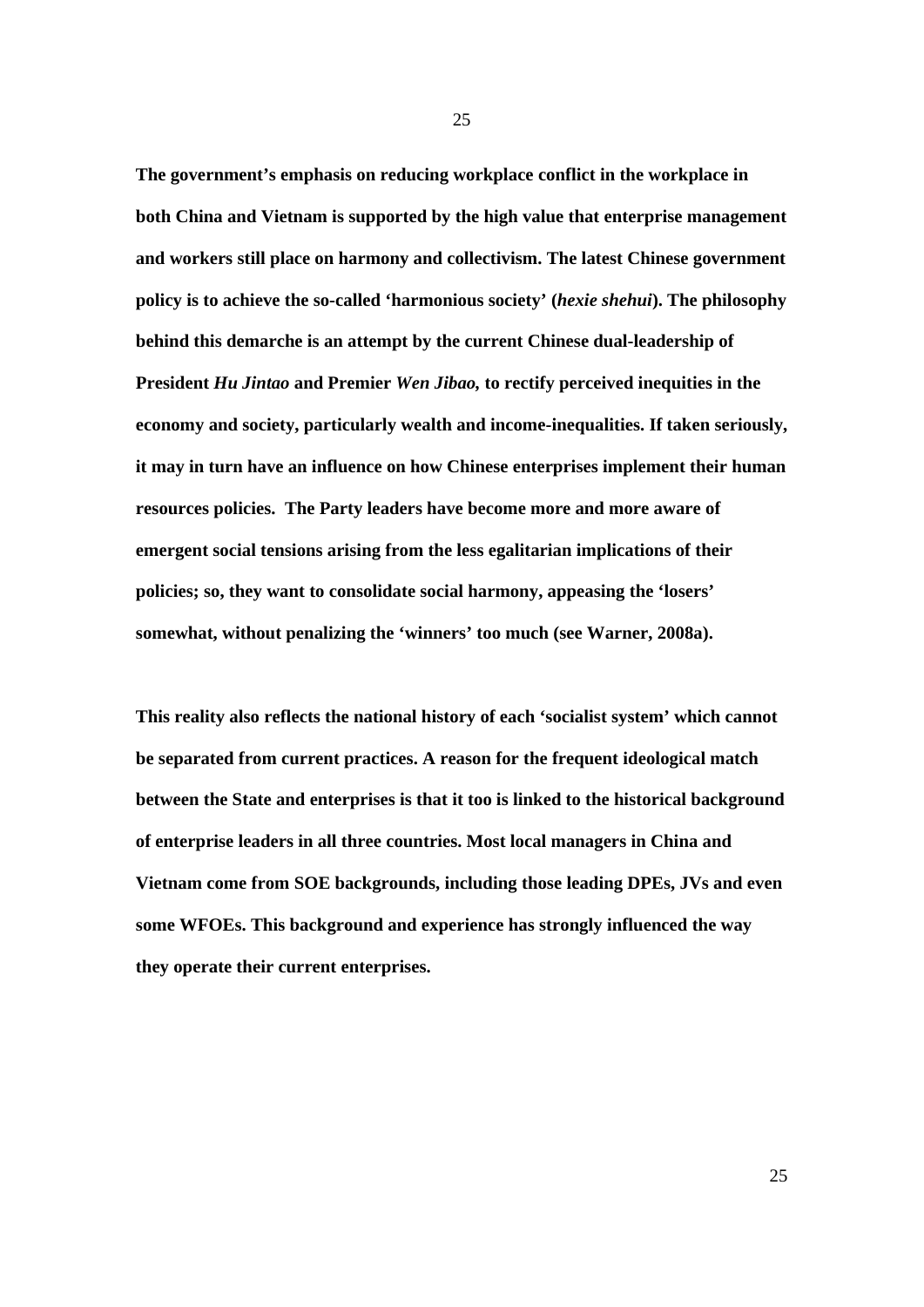## **9. The nature of economic transition: Negotiation process between governments and enterprises**

**The compromise between the State and business in the Asian Socialist Economies under discussion is made easier by both government ministries and enterprises leaving many HRM policies very vague. Whilst this may partly be unintentional, some policies are purposely ambiguous. Needing to find a way of resolving the conflict between satisfying the political demands of the State and operating profitably in a global market environment, enterprises take advantage of the vagueness to find loopholes in the laws which suit their commercial interests. By doing so, they can often find a way to comply with government policy while still maximising their competitiveness. For some dimensions, enterprises also take advantage of the State's inability to enforce their policies by avoiding implementation of policies with which they disagree.** 

**However, enterprises vary in the extent to which they seek to exploit loopholes or avoid implementation of government policy to maximise their commercial interests. Their doing so is dependant on two factors: their willingness to find ways around the policies and their ability to exploit them. These in turn are dependant on their relative cultural and/or ideological differentiation from government and their freedom from strict enforcement of government regulations. The combination of these two factors can be used to explain one of the most significant findings of the previous research of the present authors: the correlation between HRM, ownershiptype and enterprise location (see Zhu et al., 2008).**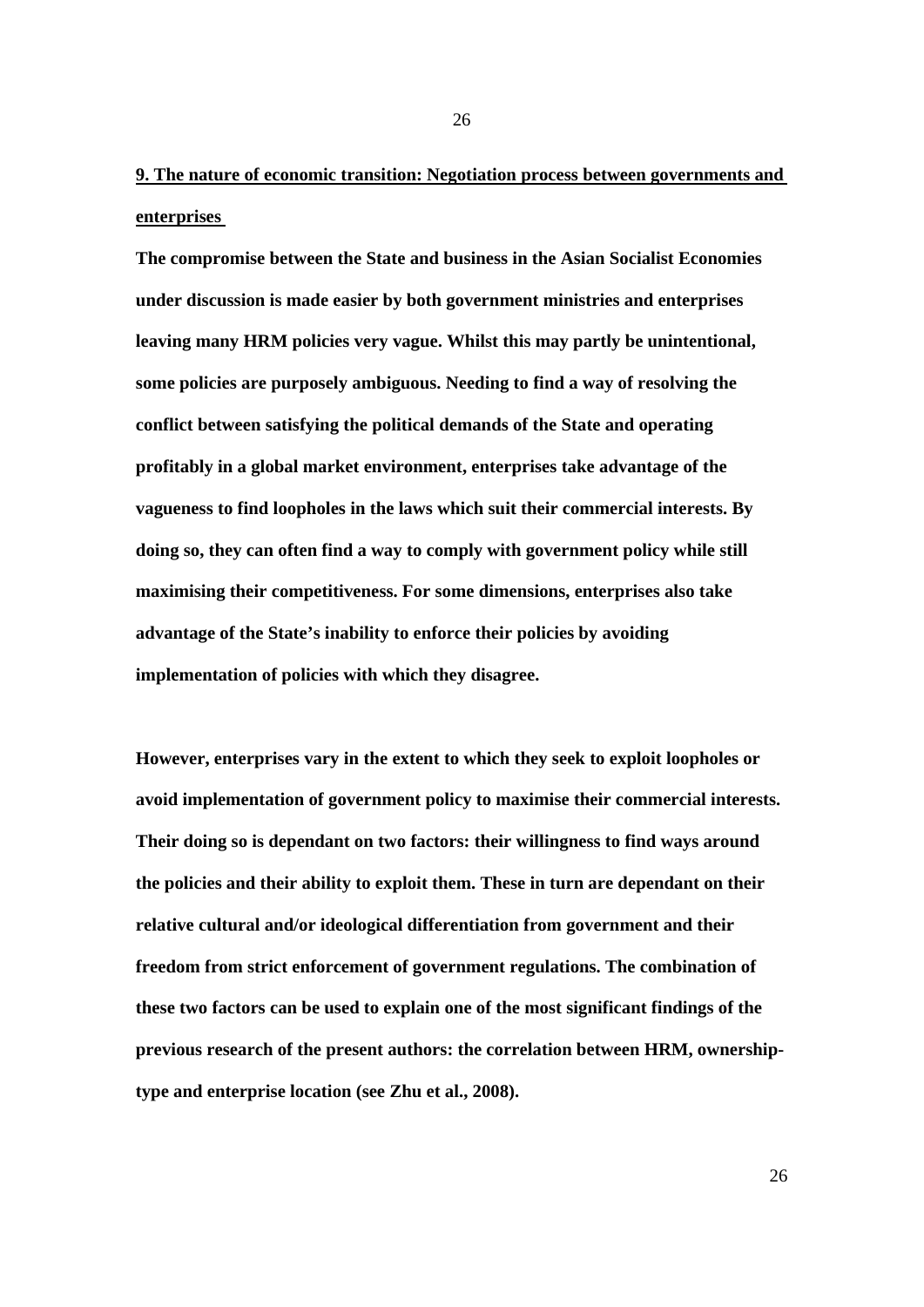**The foreign-influenced JVs and WFOEs, in the cases we studied in both China and Vietnam, practise more HRM functions than more domestic-influenced DPEs and SOEs do, principally due to the cultural and ideological gap between these enterprises and the governments. The gap serves the purpose of increasing their commitment to practicing the HRM model and reducing their willingness to compromise with government policy. Consequently, they more commonly look for loopholes in, or ways of avoiding, government policies which prohibit or discourage practices of some HRM functions. Of the local enterprises, DPEs practice more HRM functions than SOEs and DPEs, as they are subject to less government control and are more driven by market forces.** 

**The relation between location and practices of HRM functions can partly be explained by similar reasons. Our research regarding locational factor's influence on the people-management systems (Zhu and Warner, 2005), indicated that coastally-located enterprises are more likely to implement formal HR practices. Our evidence shows that enterprises located in the developed coastal region are under more pressure to innovate in order to be able to compete and survive, and adopting a formal HR system appears to be part of their strategy for achieving the goal. However, enterprises located in the inland areas, remote from competition and the influence of globalisation, are less concerned about formal HRM practices.**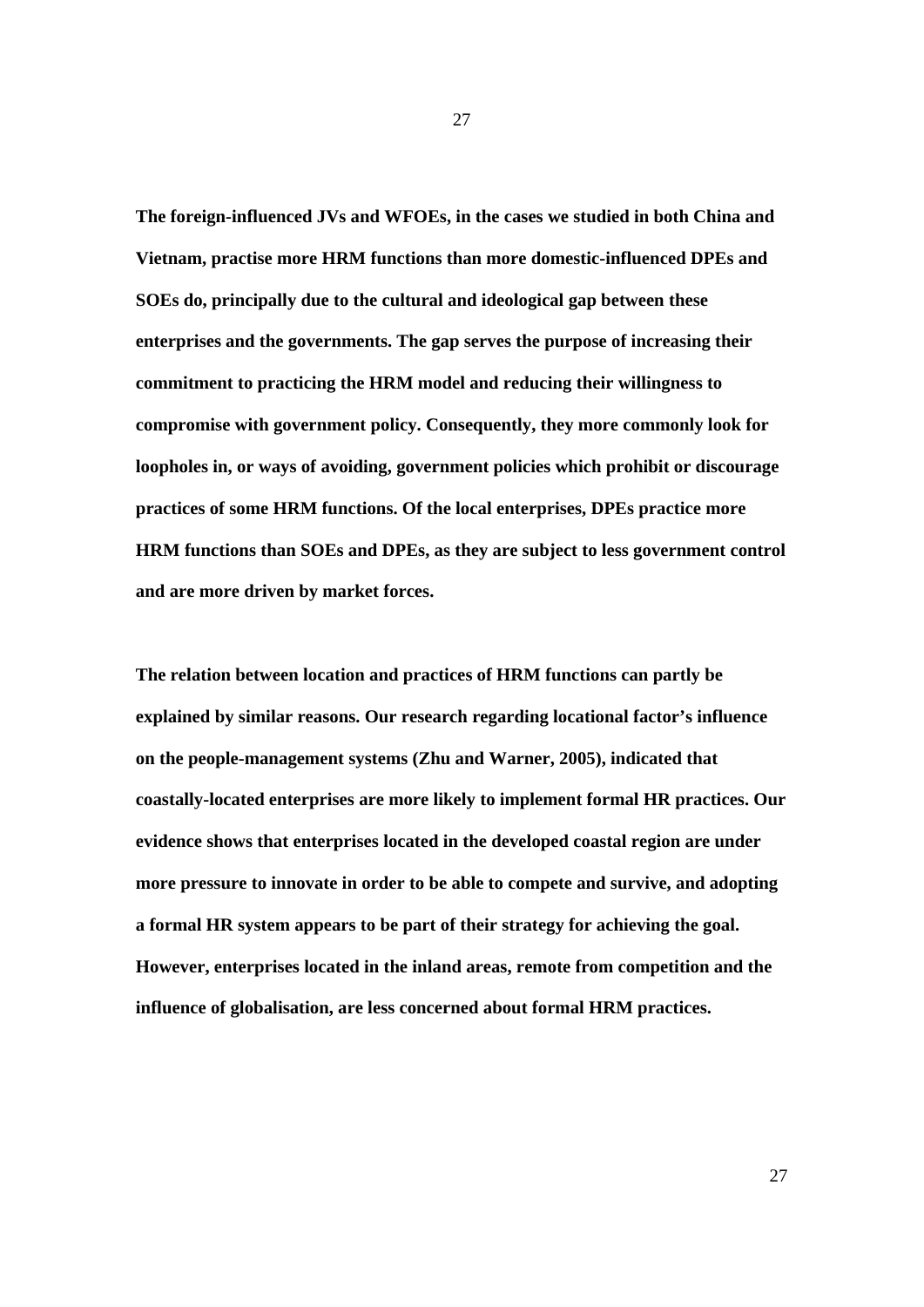**In Vietnam, cities such as** *Ho Chi Minh City* **and** *Hanoi* **are also more amenable to new ideas and approaches, such as implementing the HRM model. When the government introduces a new policy, it often does not introduce the policy evenly across the countries. In some areas, the large cities are used to experiments with the new reform policy before it is implemented throughout the countries. Sometimes these policies are not well- designed at first, however, and need testing before they are embedded in these locations, as they are still vague and open to interpretation. With their background making them more open to the new practices than in other places, the enterprises in such big cities can take advantage of the laxer controls to choose models and find loopholes in the policies to bring greater profits to their business. The policy experiments conducted is an indication of State - enterprise interaction in general. For any given policy, the State and enterprises engage in a form of indirect negotiation over a policy which each side can accept. In this negotiation, the State introduces the policy as a trial (either overtly or by implication) and leaves it vague enough for enterprises to take some individual initiative to deal with the policy in the way that suits them best. The State observes how enterprises deal with the policy and adjusts it accordingly through tightening the regulations or, more commonly, further compromise. Although the process of change is undoubtedly gradual, these findings indicate that economic transition and particularly the HRM reform in China and Vietnam are neither 'bottom-up' nor 'top-down' and as such do not match the transition theories posited by previous studies.**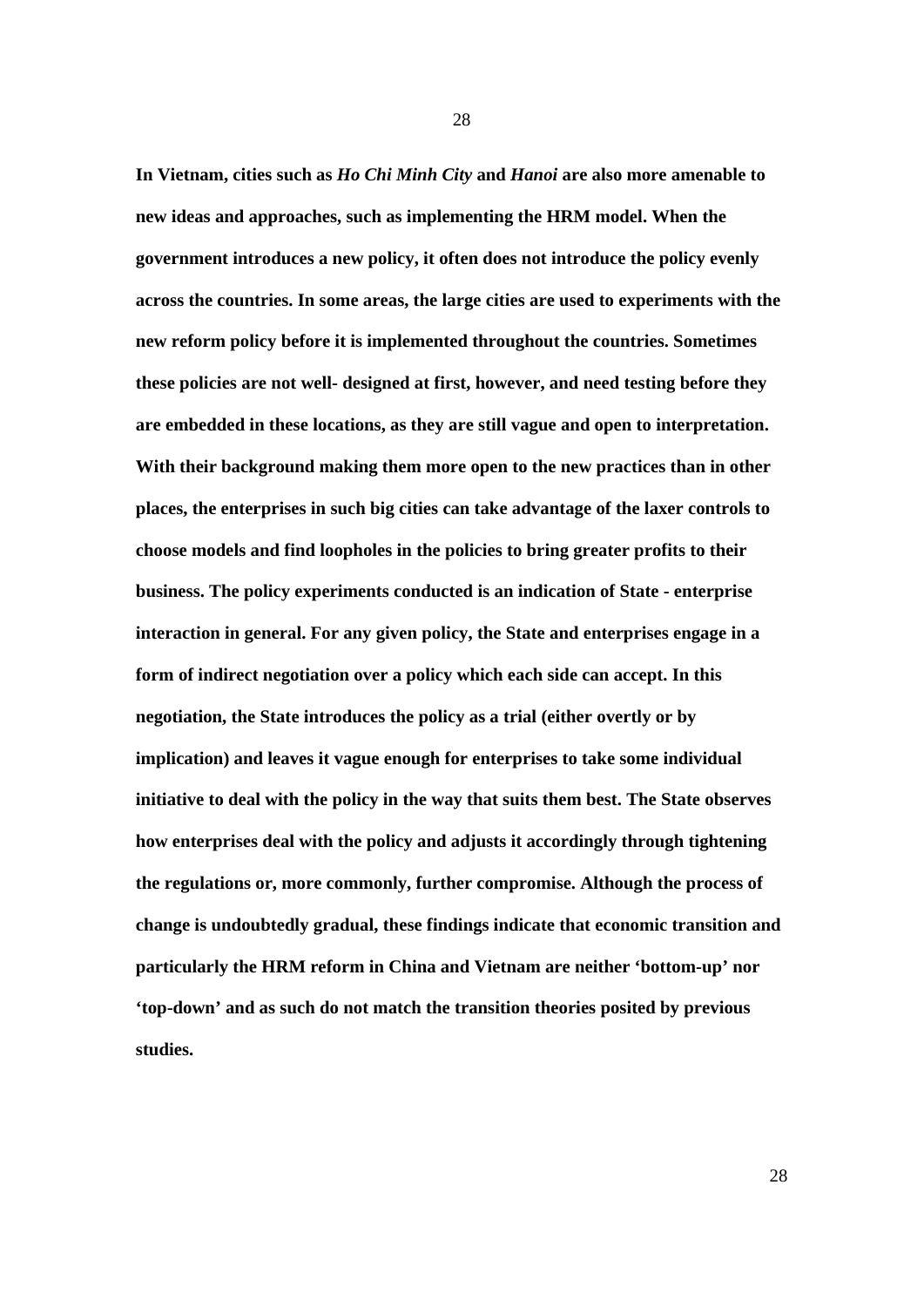**Examples of this 'experiment' and 'adjustment' approach can be found in the new employment policies introduced in China and Vietnam. Throughout the process the governments learned and adjusted its policy with the hope of satisfying both business interests and its own interests. Such was the case with the introduction of the** *Labour Codes* **in the two nations, a key part of employment policy. This was the first time the governments had made such an important legal framework and they did not have much experience with them. As with many other policies, it was continually in the process of studying and improving the codes. Now that they has had time to trial the codes, they has amended them, following feedback from the business community. As mentioned above, political interests and ideology meant that some aspects of the codes were detrimental to businesses. However, the amended Codes formalised a number of issues that reflected enterprise demands. All business sectors, including foreign invested enterprises, can now freely recruit labour from the labour market. This step is a great relief for foreign-invested enterprises, because until the amended codes arrived, in both countries, they still needed to recruit through government labour agencies, which took a long time, were more expensive, and offered fewer choices, and in many cases the applicants did not fulfil the job requirements.** 

**The State in both countries acknowledges that policy reforms are necessary but do not give the interests of enterprises top priority when forming new policies. They take other factors into consideration, of which the most important factor is selfinterest, such as budgetary constraints and their own political role. The policies are**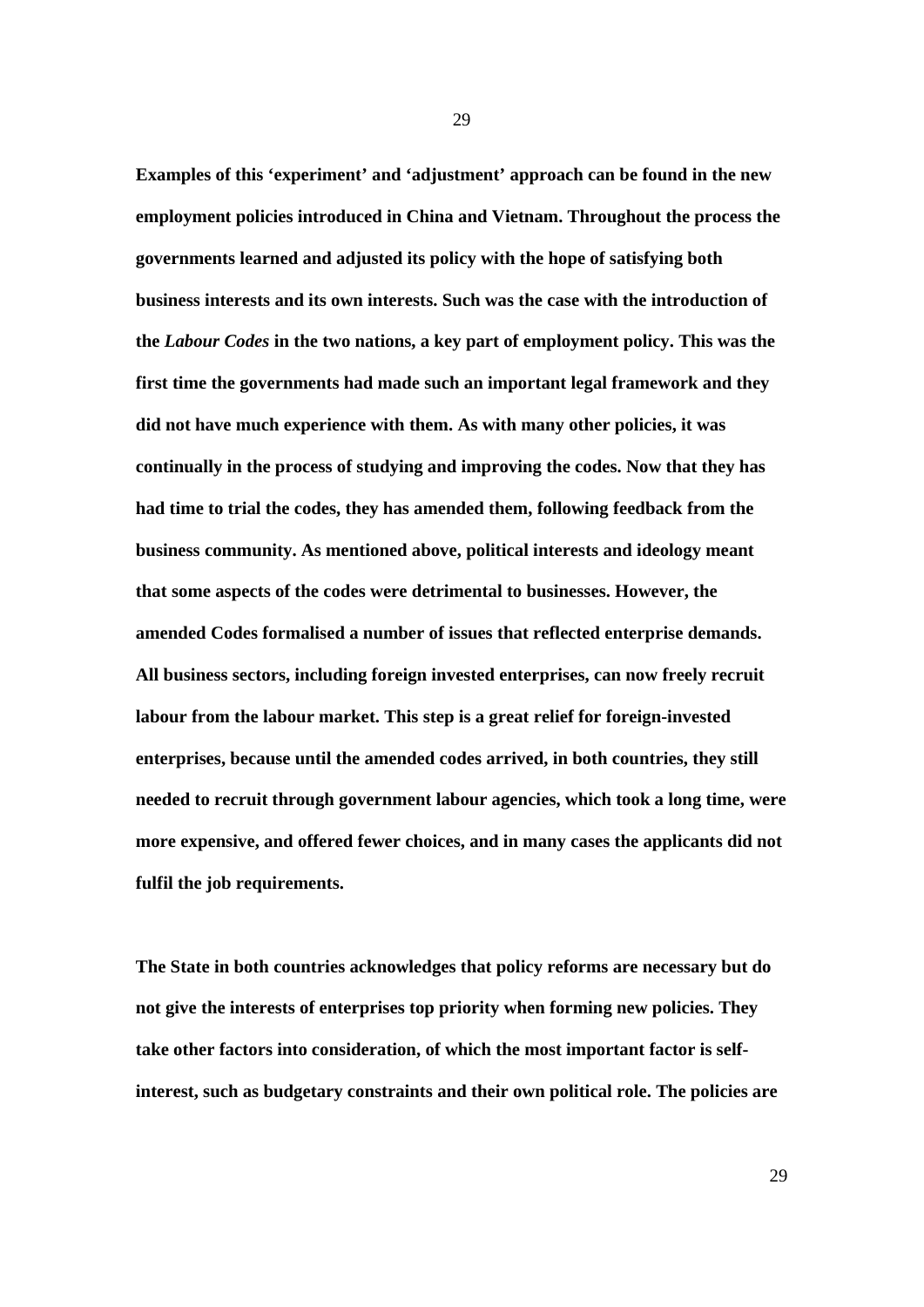**only suitable to the enterprises' interests - if those interests coincide with or are similar to the State's interests.** 

**Policies relating the reform process and HRM implementation occur along mainly the lines intended by the State in these transitional economies, China and Vietnam (see Warner et al., 2005). However, because enterprises operate in a rapidly changing market-oriented environment, policies are only introduced after there is already a clear demand for them. This criterion necessitates that the enterprises dealing with the situation before the States recognises it and is able to introduce new policies. While awaiting the new policies, the enterprises continue to implement the old policies, but only in a way which serves their own interests. If it is not politically expedient, then the State's amended policies may only partially satisfy business requests, leading to enterprises continuing to not fully implement the policies as intended and a new cycle of negotiation between enterprises and the governments is needed.** 

**The enterprises in such transitional societies look for loopholes in the law to allow them to operate profitably. They bend the policies to suit their circumstances or find a way of getting around the policies without upsetting the State. Their activities continue to be contrary to the State's objectives - until they develop to a level where they can no longer be tolerated. At that time, the State introduce new policies to deal with the undesirable activities. Naturally, the motivation for introducing the new policies remains the protection of the State's own interests. Consequently, the**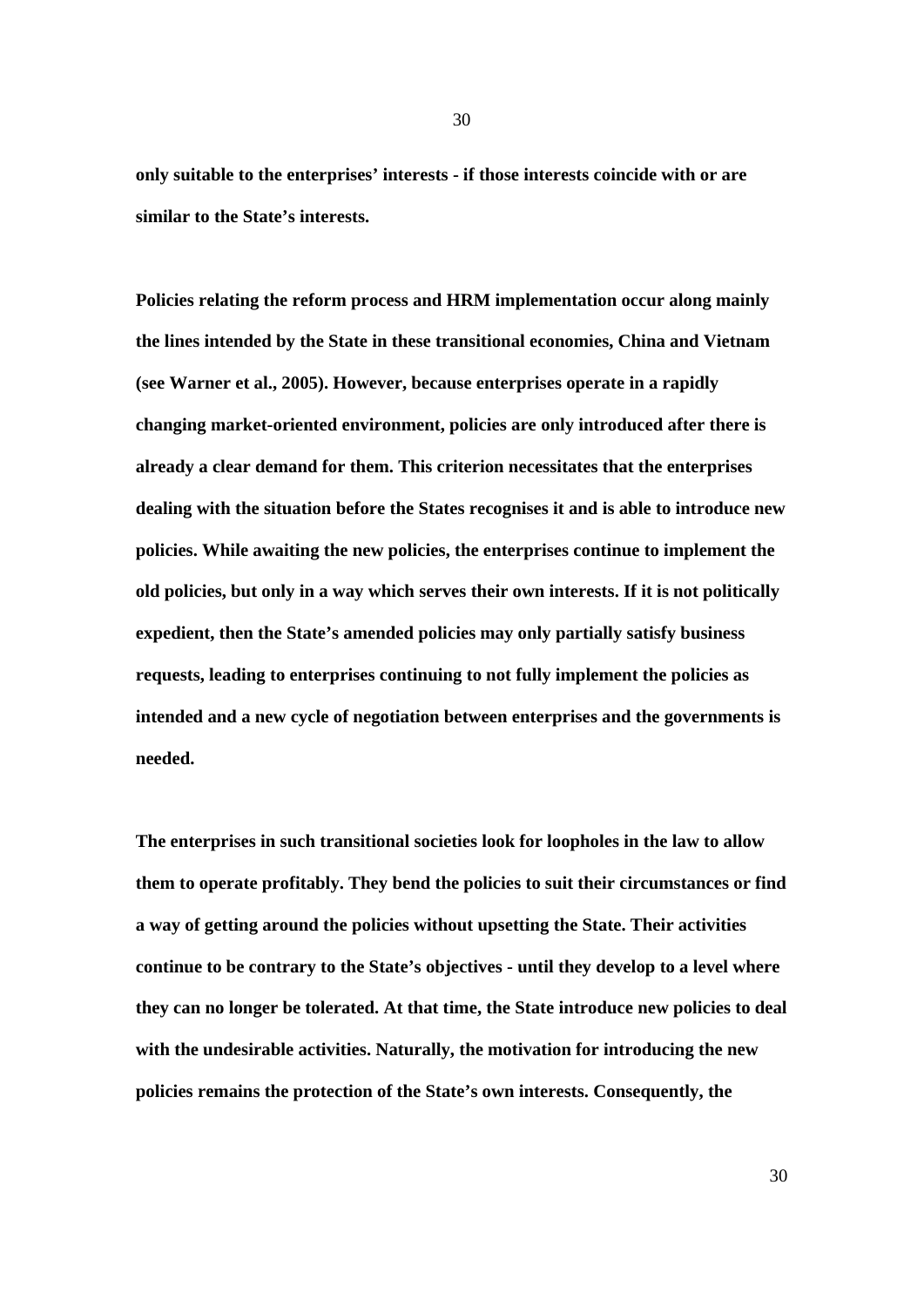**reform of HRM in both China and Vietnam's enterprises can now take place semiindependently of the State and enterprises' actual implementation of new models never completely corresponds with the State's policies.** 

**The above section has discussed the relationship between the 'market-socialist' governments and the enterprises in countries like China and Vietnam, particularly the tension between differences in the self-interests of each party and how these differences determine reform of HRM in both aspects policy and practices. The interaction between these two factors shows that any study of the transformation of HRM in transitional economies such as China and Vietnam cannot be isolated from changes at macro level and the business environment. This discussion also shows strong evidence that reform to HRM in these countries is the process of integration between a number of key actors, including socio-political, economic and enterprise practices. In other words, the practices and reform of HRM at enterprises cannot be separated from the surrounding environment. Enterprises' HRM strategies** *first* **need to fit in with their business strategies, and** *second***, need to be well integrated with overall government policy, ideology and cultural norms.** 

**The results of our studies into transitional economies show a strong interaction between three main forces responsible for determining the reform process and HRM practices, particularly in China and Vietnam. These are, in turn:** *first***, the interrelation of the transition process,** *second***, the government interests of supporting the new practices for its political purposes and** *third***, the demands of** 

31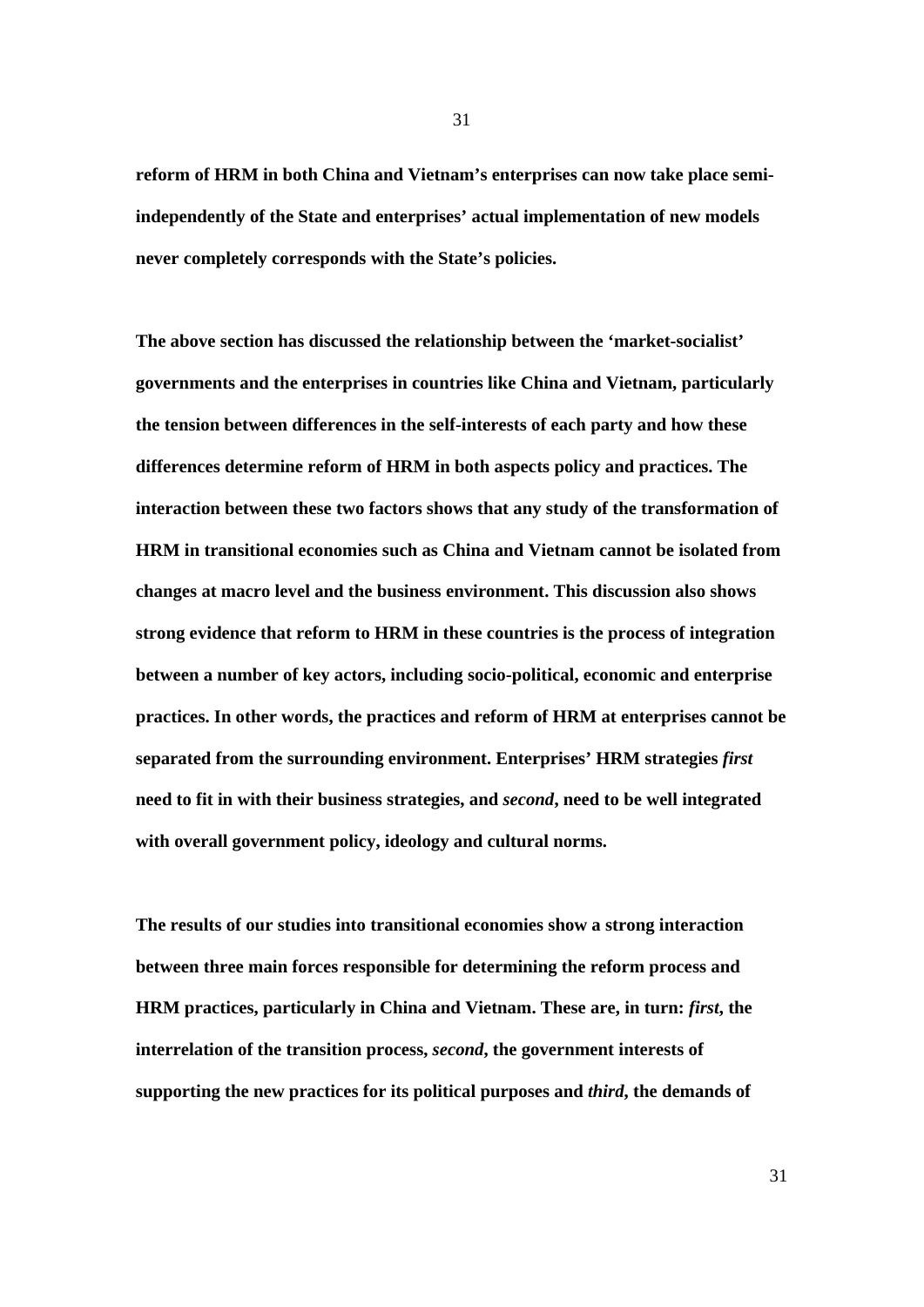**business operation from enterprises. None of the three forces can be considered separately in this transformation process. The findings from our China and Vietnam's studies also show that without serious investigation of these three relationships, the transition of HRM in these Asian Socialist Economies cannot be fully understood and research cannot make a solid contribution to the world of knowledge. We know even less about North Korea and perhaps one day, it will be open to Western scholars to conduct empirical research.** 

#### **10. Concluding remarks**

**The reform of the economies in general and people-management in particular in China and Vietnam has presented a two-way, interactive relationship of national State political interests and wider business activities (see Warner et al, 2005). In this reform process, the various forces are continually negotiating a compromise to their sometimes conflicting interests. At the enterprise level, the extent to which functions of HRM are adopted depends on the relative strengths of the communist and nationalist ideological conexts and political influences on the one hand, and market economic influences on the other. These differences provide a unique context to HR practices in China and Vietnam (see Zhu et al, 2008). Less interaction and even less transition has been noted in North Korea, where the State still just imposes any change in policy.** 

**Within this context, enterprises' overall HRM practices have changed from a traditional socialist model - to a new model combining aspects of some socialist,**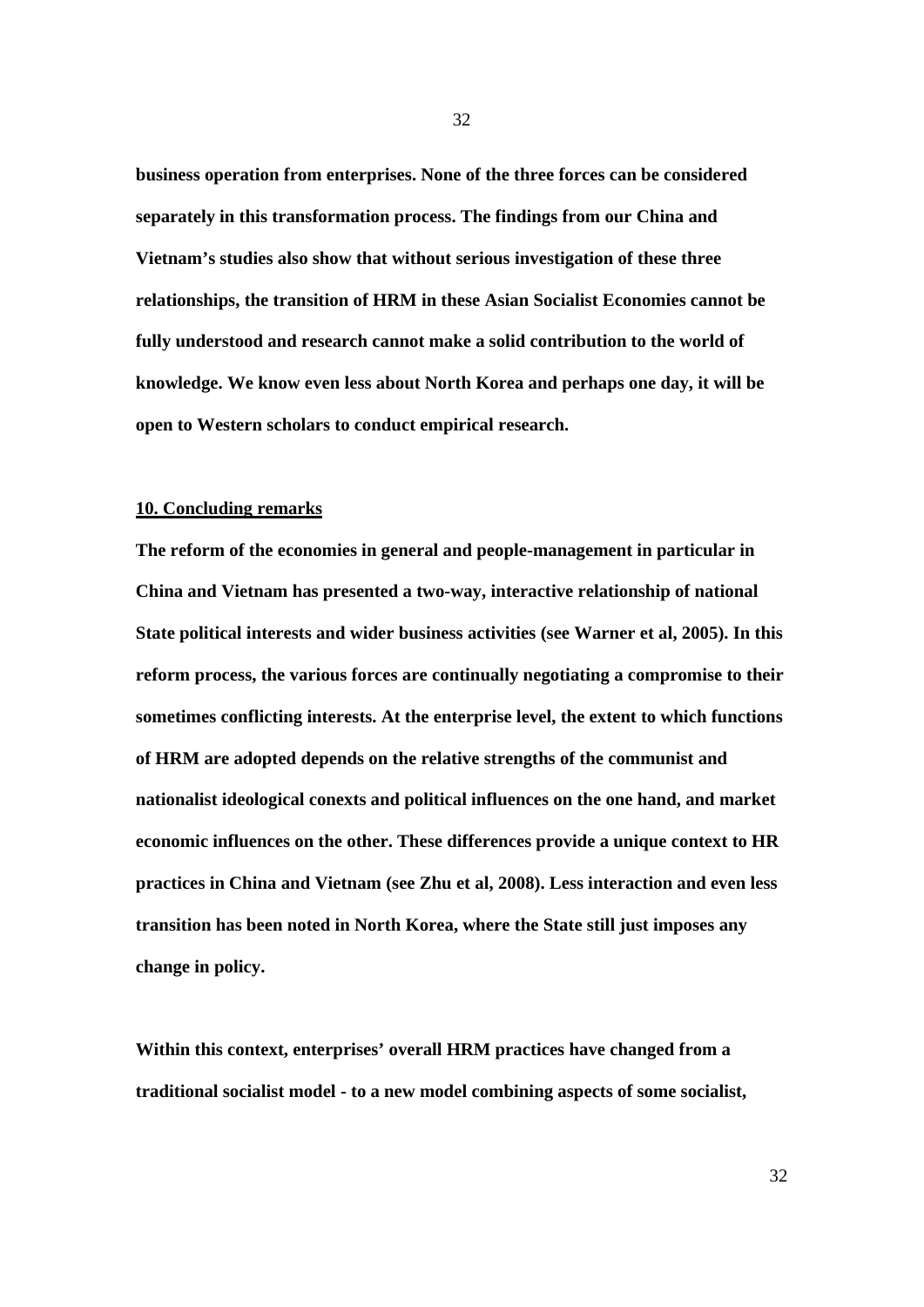**traditional and HRM approaches in varying degrees, the so-called 'hybridization' process noted in detail elsewhere (see Warner, 2008b), during reform in China and Vietnam, although only a minor shift has been seen in North Korea. The actors in the transitional economies do share some common goals and, in some cases, common culture and ideology with the government, but there remain also significant differences between government and business interests.** 

**The last few decades have seen a seismic shift in the economic policies of both China and Vietnam, although less so in the case of North Korea. Much of this change will endure. How events stemming from the ongoing global financial crisis and the turndown in economic activity will respectively affect the three economies in the coming years is still however moot.**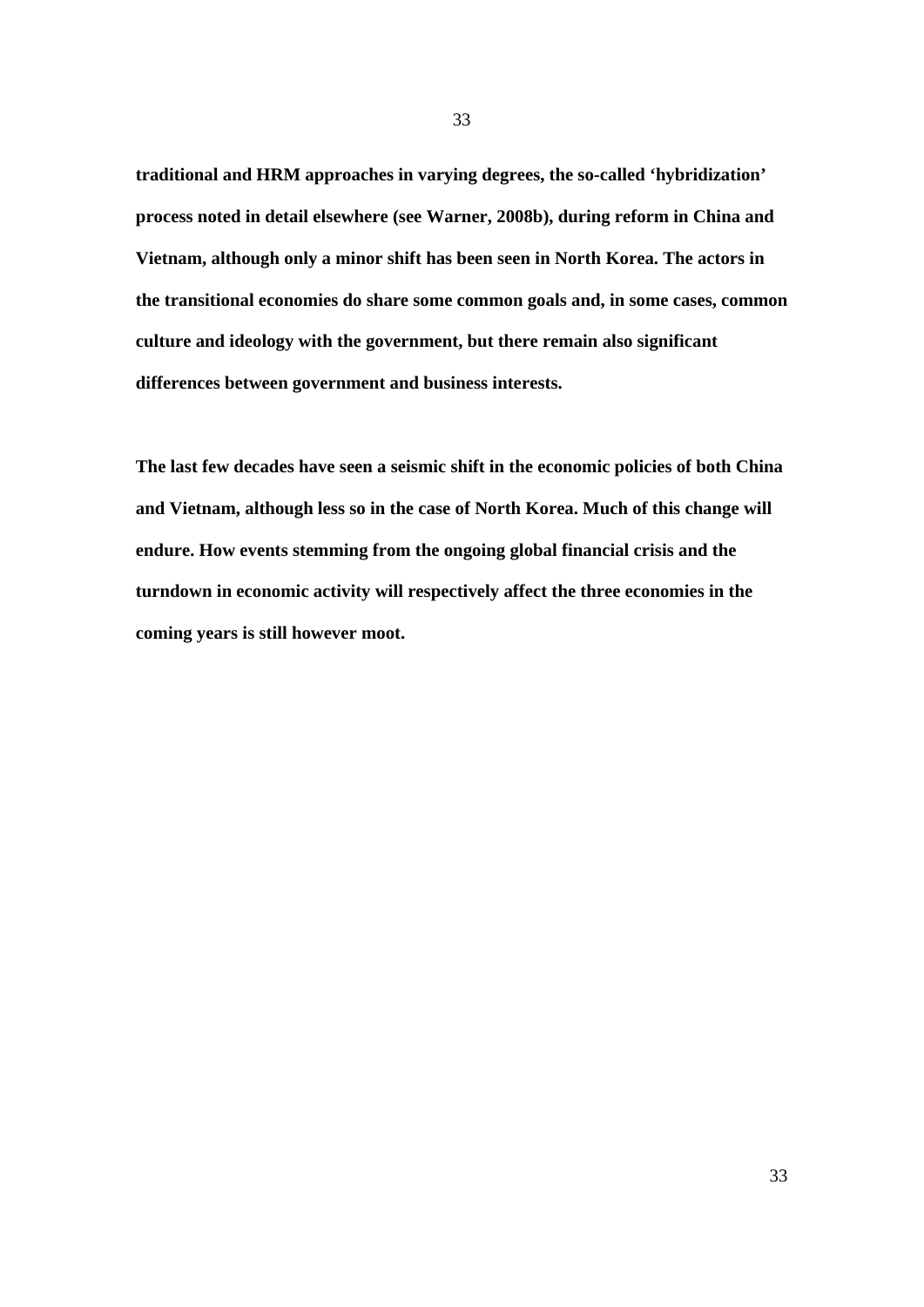#### **References**

**.** 

**Beer, M., Spector, B., Lawrence, R., Quinn, M. D. and Walton, E. (1984). Managing Human Assets. New York, NY: Free Press.** 

**Benson, J., and Zhu, Y. (1999). Markets, Firms and Workers: The Transformation of HRM in Chinese State-Owned Enterprises. Human Resource Management Journal, 9, 58-74.** 

**Bertelsmann Stiftung, (2008) North Korea Country Report, http://www.bertelsmann-transformation-index.de/114.0.html?L=0, accessed 22, March 2008.** 

**Bian, M. L., (2005) The Making of the State Enterprise System in Modern China: The Dynamics of Institutional Change, Cambridge, MA: Harvard University Press.** 

**Child, J., (1994) Management in China During the Era of Reform, Cambridge: Cambridge University Press.** 

**Chung, Y. H. (2003). "The Prospects of Economic Reform in North Korea and the Direction of Its Economic Development," Vantage Point. 26:5 (May) 43-53.** 

**Economist, The (2007) 'Red Flag', The Economist, 28 July, p.74.**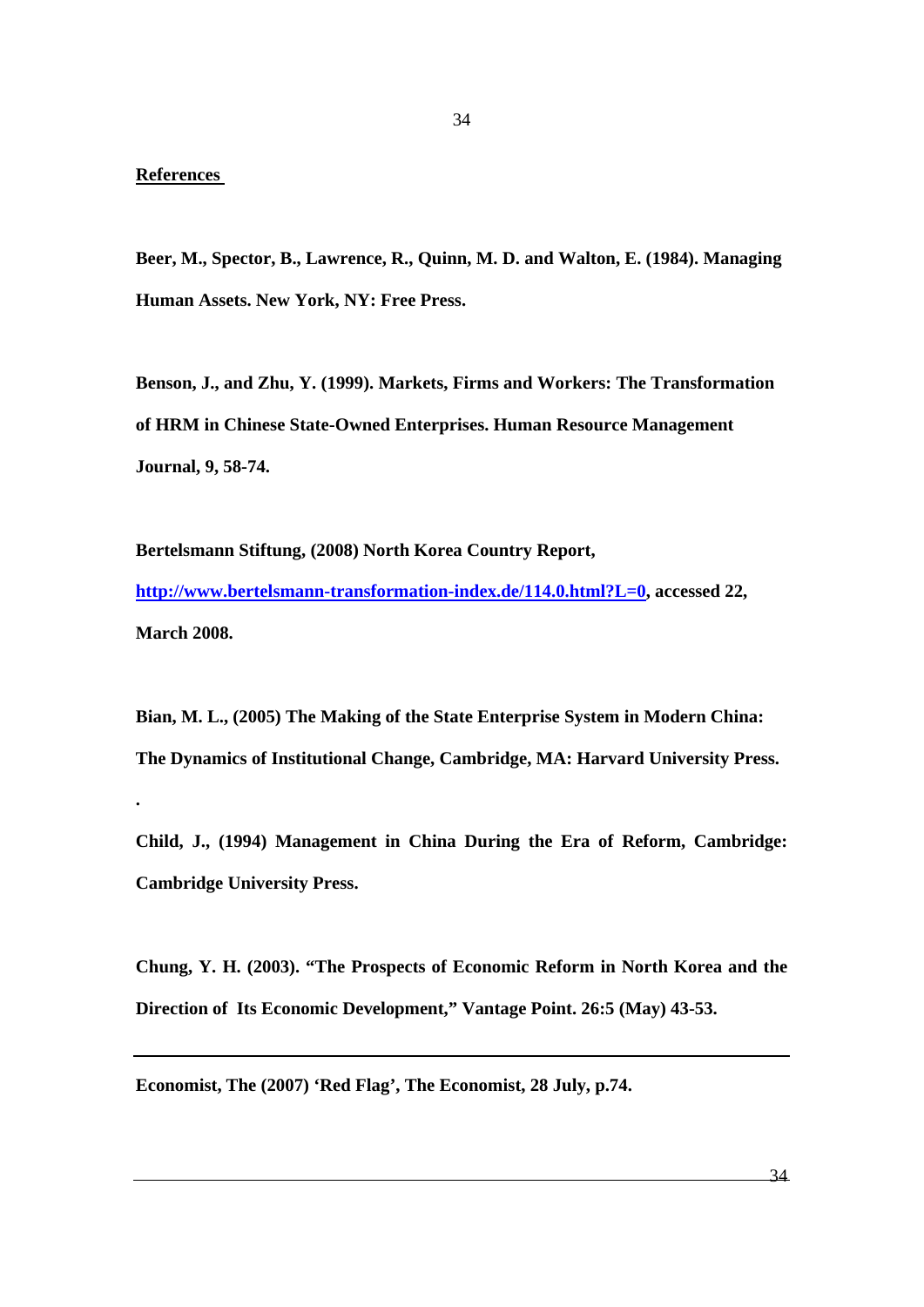**Eberstadt, N. (1999), The End of North Korea, Washington DC, American Enterprise Institute.** 

**Fforde, A. and De Vylder, S. (1996) From Plan to Market: The Economic Transition in Vietnam. Boulder, CO: Westview Press.** 

**Flake, G., (2002) 'Management in North Korea', in [ed.] M. Warner, The International Encyclopedia of Business and Management, vol 5, second edition, London: Thomson, 4759-4766.** 

**Huang, Y., (2008) Capitalism with Chinese Characteristics: Entrepreneurship and the State, Cambridge: Cambridge University Press.** 

**Jackson, S. E. and Schuler, R. S. (1999). Understanding human resource management in the context of organizations and their environments. In R. S. Schuler and S. E. Jackson [Eds.], Strategic Human Resource Management, London: Blackwell, 4-28.** 

**Korzec, M. (1992) Labour and the Failure of Reform in China, London and New York, NY: Routledge.** 

**Kamoche, K. (2001). Human resource in Vietnam: The global challenge. Thunderbird International Business Review, 43, 625-650.**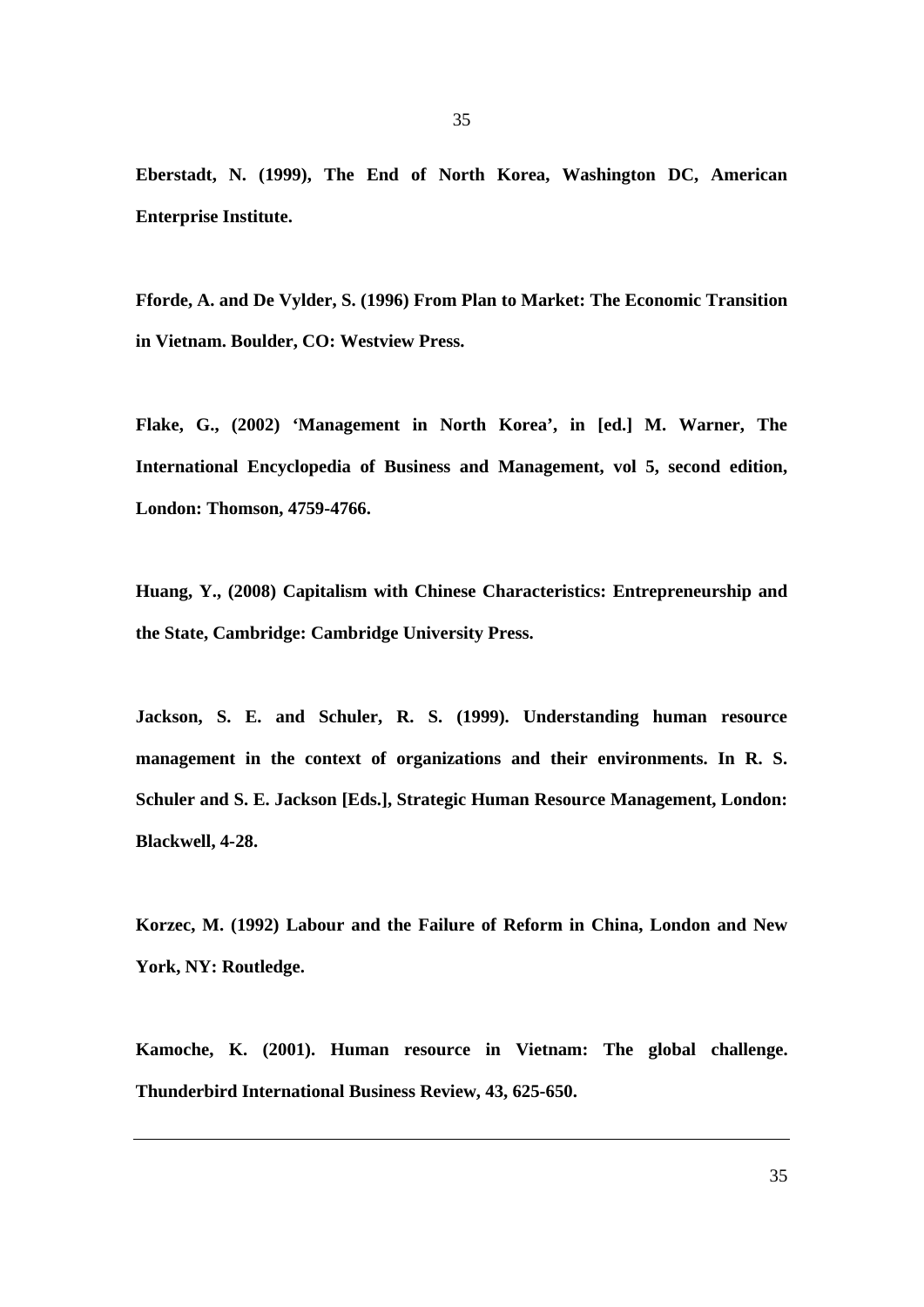**Kaple, D. (1994), Dream of a Red Factory: The Legacy of High Stalinism, Oxford: and New York, NY: Oxford University Press.** 

**Lankov, A. (2006), 'The natural death of North Korean Stalinism', Asia Policy, number 1, January, 95–121.** 

**Mansourov. A. (2003) 'Giving Lip Service with an Attitude: North Korea's China Debate',**  Brooking **Institute, Institute**, **http://www.brookings.edu/articles/2003/12china\_mansourov.aspx, accessed 8 April, 2008.** 

**Martin, R. and Bamber, J. (2005). International differences in employment relations: What are the relative merits of explanation in terms of strategic choice or**  political economy? Sydney, NSW: Paper presented at the 19<sup>th</sup> Conference of the **Association of Industrial Relations Academics of Australia and New Zealand.** 

**Ng, S.H. and Warner, M. (1998). China's Trade Unions and Management. Basingstoke: Macmillan and New York, NY: St Martins Press.** 

**Taylor, W., Chang, K., and Li, Q., (2003) Industrial Relations in China, Cheltenham: Edward Elgar.**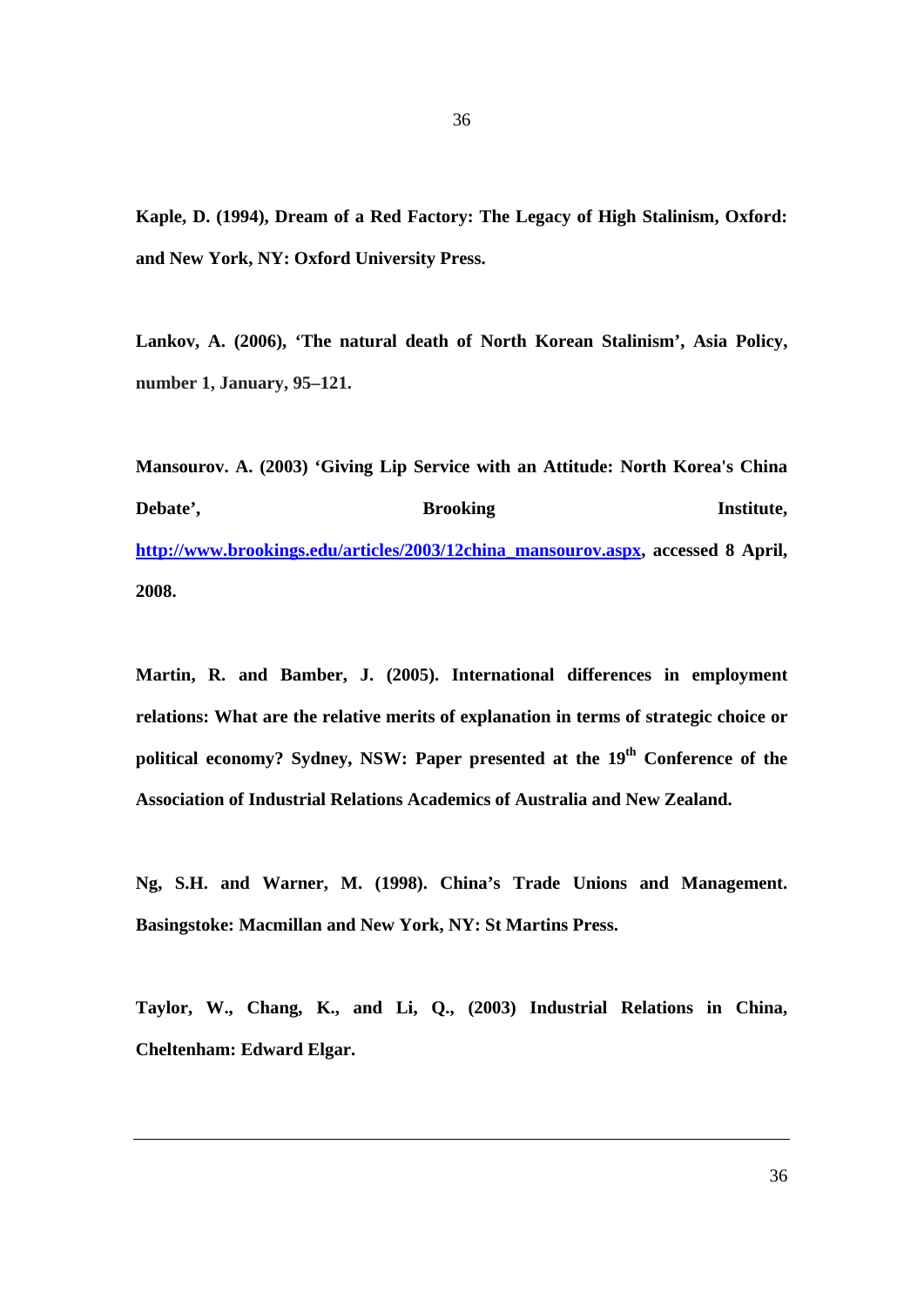**Thang, L. C. and Quang, T. (2005b). Antecedents and consequences of dimensions of human resource management and practices in Vietnam. International Journal of Human Resources Management, 16, 48-64.** 

**Warner, M. (1995) The Management of Human Resources in Chinese Industry. Basingstoke: Macmillan and New York, NY: St Martin's Press.** 

**Warner, M. (1996) 'Economic reforms, industrial relations and human resources in the People's Republic of China: an overview', Industrial Relations Journal, Vol. 27 (3): 195-210.** 

**Warner, M. (2005) [ed.] Human Resource Management in China Revisited, London and New York, NY: Routledge.** 

**Warner, M. (2008a) 'Trade Unions in China: Towards the Harmonious Society', in [eds.] J. Benson and Y. Zhu, Trade Unions in Asia, London and New York, NY: Routledge.** 

**Warner, M. (2008b) [ed.] Human Resource Management 'with Chinese Characteristics', London and New York, NY: Routledge.**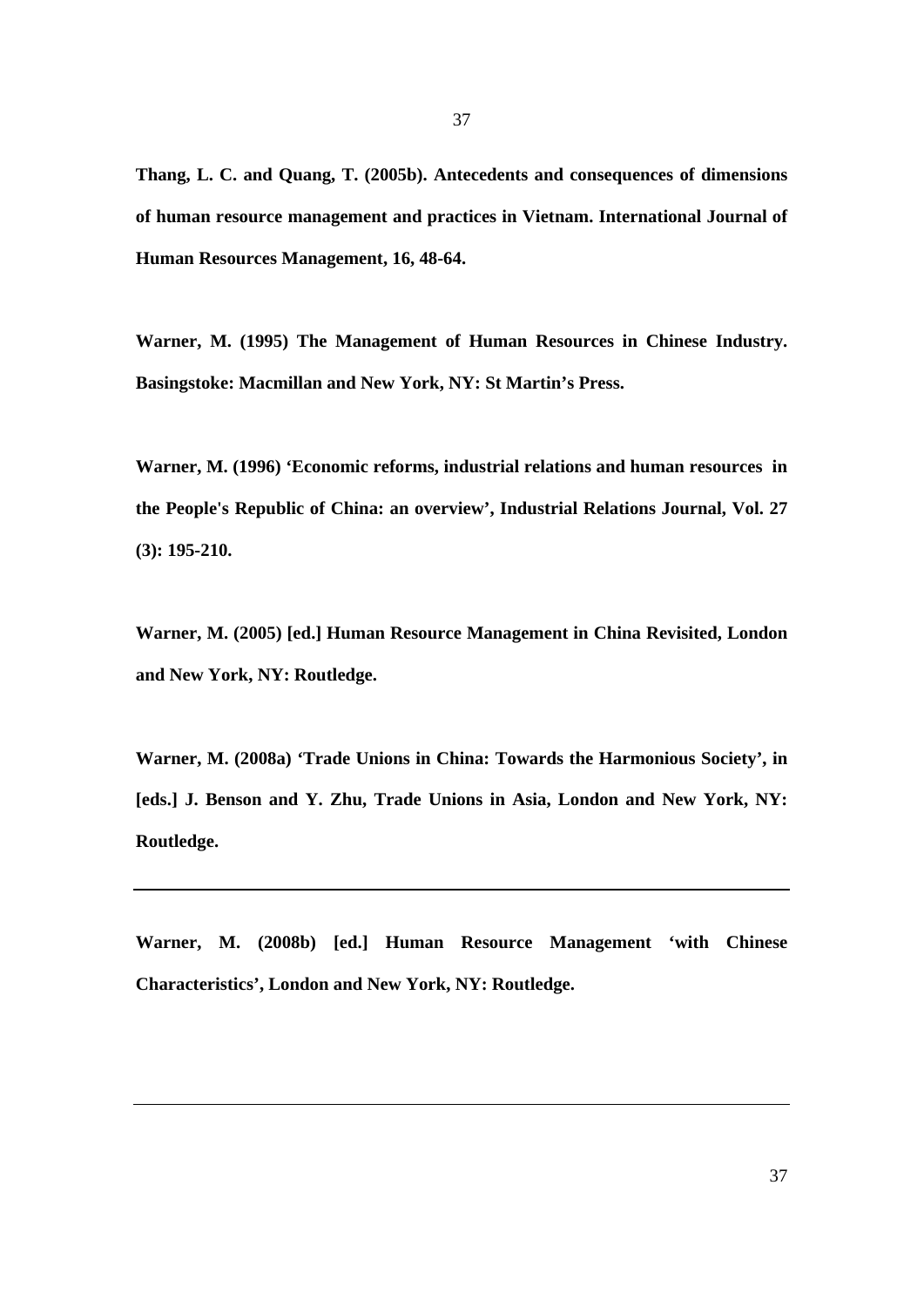**Warner, M. and Ng, S. H. (1999) 'Collective Contracts in Chinese Enterprises: A New Brand of Collective Bargaining under "Market Socialism"', British Journal of Industrial Relations, 37(2): 295-314.** 

**Wolf, C. Jnr and Levin, N.D. (2008) Modernizing the North Korean System:Objectives, Method and Application, Santa Monica, CA: Rand Corporation.** 

**Zhu, Y. and Fahey, S. (2000) 'The Challenges and Opportunities for the Trade Union Movement in the Transition Era: Two Socialist Market Economies - China and Vietnam', Asia Pacific Business Review, 6(3and4): 282-99.** 

**Zhu Y, Collins N, Webber M and Benson J (2008) 'New Forms of Ownership and Human Resource Practices in Vietnam', Human Resource Management, 47, 1, 157- 175.** 

**===============================================================** 

|                               | <b>China</b> | <b>Vietnam</b> | N. Korea         |
|-------------------------------|--------------|----------------|------------------|
| Area                          | 9.5 m. sq km | $0.3$ m. sq km | $0.1$ m. sq km   |
| <b>Population</b>             | $1.3b$ .     | 85 m.          | $23 \text{ m}$ . |
| <b>Population growth rate</b> | $0.6\%$      | $1\%$          | $0.8\%$          |
| <b>Infant mortality rate</b>  | $2.2\%$      | 2.4%           | 2.3%             |
| Life expectancy               | 72.9         | 71.1           | 71.9             |

*Table 1: Country Profiles*